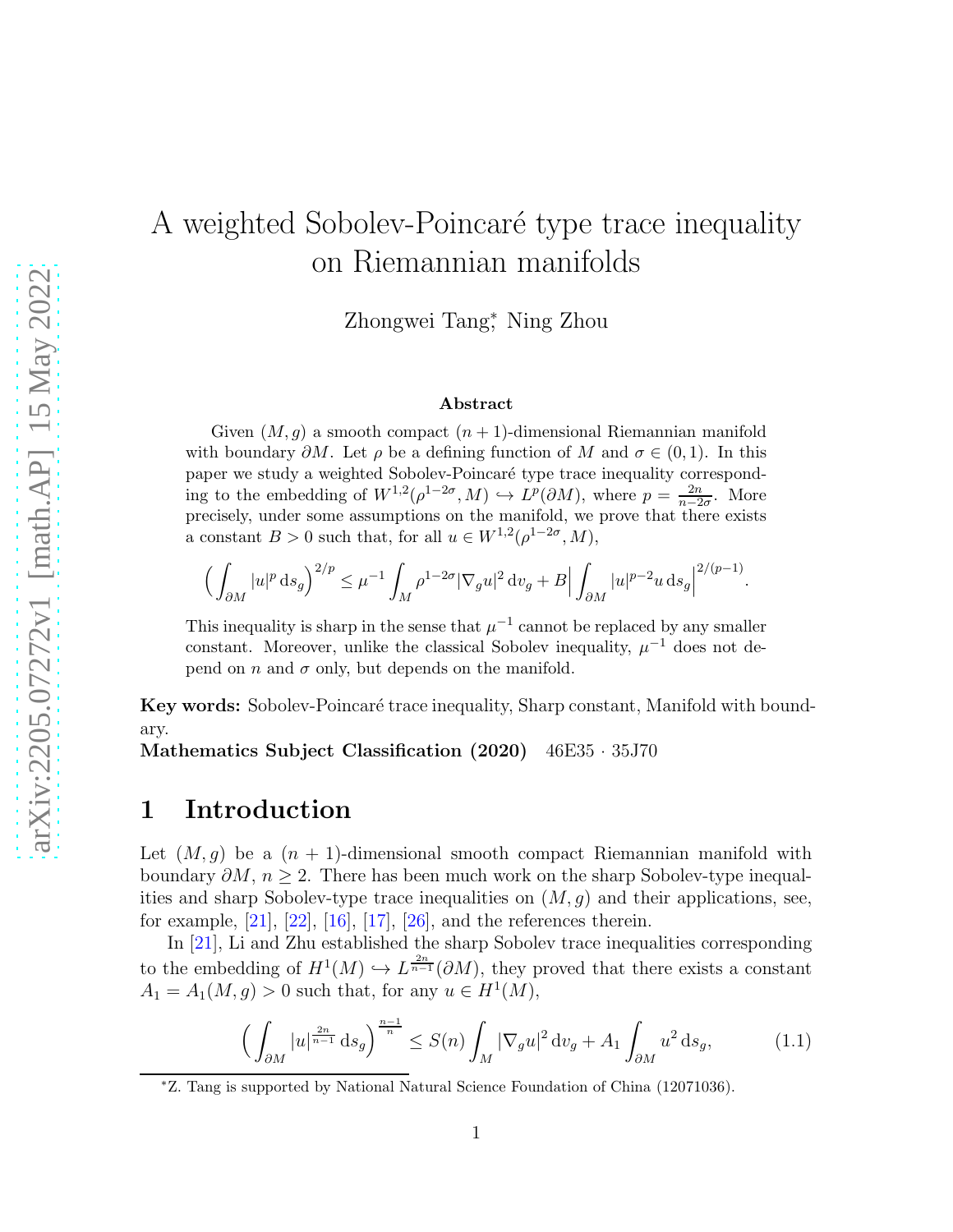where  $S(n) = \frac{2}{n-1}\omega_n^{-1/n}$  is the best constant (see [\[8\]](#page-26-0) or [\[1\]](#page-26-1)),  $\omega_n$  denotes the volume of the unit sphere  $\mathbb{S}^n$  of  $\mathbb{R}^{n+1}$ ,  $dv_g$  is the volume form of  $(M, g)$  and  $ds_g$  is the induced volume form on  $\partial M$ .

Later, Holcman and Humbert  $[13]$  studied the following Sobolev-Poincaré type inequality:

<span id="page-1-0"></span>
$$
\left(\int_{\partial M} |u|^{\frac{2n}{n-1}} \, \mathrm{d} s_g\right)^{\frac{n-1}{n}} \le A \int_M |\nabla_g u|^2 \, \mathrm{d} v_g + B \Big| \int_{\partial M} |u|^{\frac{2}{n-1}} u \, \mathrm{d} s_g \Big|^{\frac{2(n-1)}{n+1}}.\tag{1.2}
$$

Contrary to  $(1.1)$ , they showed that the best constant in  $(1.2)$  does not depend on the dimension only, but depends on the geometry of the boundary.

Considerable effort has also been devoted to the study of Sobolev-Poincaré type inequalities on compact Riemannian manifolds without boundary, we refer to  $[6, 12, 12]$  $[6, 12, 12]$  $[6, 12, 12]$ [5,](#page-26-5) [27\]](#page-27-5), among others.

Let  $\mathbb{R}^{n+1}_+ = \{(x,t) \mid x \in \mathbb{R}^n, t > 0\}, \sigma \in (0,1)$  and  $W^{1,2}(t^{1-2\sigma}, \mathbb{R}^{n+1}_+)$  be the homogeneous weighted Sobolev space with weight  $t^{1-2\sigma}$ , i.e., the closure of  $C_c^{\infty}(\overline{\mathbb{R}}^{n+1}_+)$ under the norm

$$
||U||_{W^{1,2}(t^{1-2\sigma}, \mathbb{R}^{n+1}_+)} = \Big(\int_{\mathbb{R}^{n+1}_+} t^{1-2\sigma}(|U|^2 + |\nabla U|^2) \,dx \,dt\Big)^{1/2}.
$$

The sharp weighted Sobolev trace inequality asserts that (see [\[23,](#page-27-6) [4\]](#page-26-6))

<span id="page-1-1"></span>
$$
||U(\cdot,0)||_{L^{\frac{2n}{n-2\sigma}}(\mathbb{R}^n)}^2 \le S(n,\sigma) \int_{\mathbb{R}^{n+1}_+} t^{1-2\sigma} |\nabla U(x,t)|^2 \, \mathrm{d}x \, \mathrm{d}t \tag{1.3}
$$

for all  $U \in W^{1,2}(t^{1-2\sigma}, \mathbb{R}^{n+1}_+)$ , where

<span id="page-1-2"></span>
$$
S(n,\sigma) = \frac{1}{2\pi^{\sigma}} \frac{\Gamma(\sigma)}{\Gamma(1-\sigma)} \frac{\Gamma((n-2\sigma)/2)}{\Gamma((n+2\sigma)/2)} \left(\frac{\Gamma(n)}{\Gamma(n/2)}\right)^{2\sigma/n}.
$$
 (1.4)

A function  $\rho \in C^{\infty}(\overline{M})$  is called a defining function of M if

$$
\rho > 0 \quad \text{in} \ M, \quad \rho = 0 \quad \text{on} \ \partial M, \quad \nabla_g \rho \neq 0 \quad \text{on} \ \partial M.
$$

The weighted Sobolev space  $W^{1,2}(\rho^{1-2\sigma}, M)$  is defined as the closure of  $C^{\infty}(\overline{M})$  under the norm

<span id="page-1-3"></span>
$$
||U||_{W^{1,2}(\rho^{1-2\sigma},M)} = \left(\int_M \rho^{1-2\sigma} |\nabla_g U|^2 dv_g + \int_{\partial M} U^2 ds_g\right)^{1/2}.
$$
 (1.5)

The weighted Sobolev space  $W^{1,2}(t^{1-2\sigma}, \mathbb{R}^{n+1}_+)$  and  $W^{1,2}(\rho^{1-2\sigma}, M)$  play important roles in the study of the fractional Nirenberg problem and the fractional Yamabe problem, respectively, see [\[14,](#page-26-7) [15,](#page-26-8) [10,](#page-26-9) [11,](#page-26-10) [18,](#page-27-7) [19,](#page-27-8) [20\]](#page-27-9) and references therein.

In [\[16\]](#page-27-2), Jin and Xiong established the sharp weighted Sobolev trace inequalities of type [\(1.3\)](#page-1-1) on Riemannian manifolds with boundaries: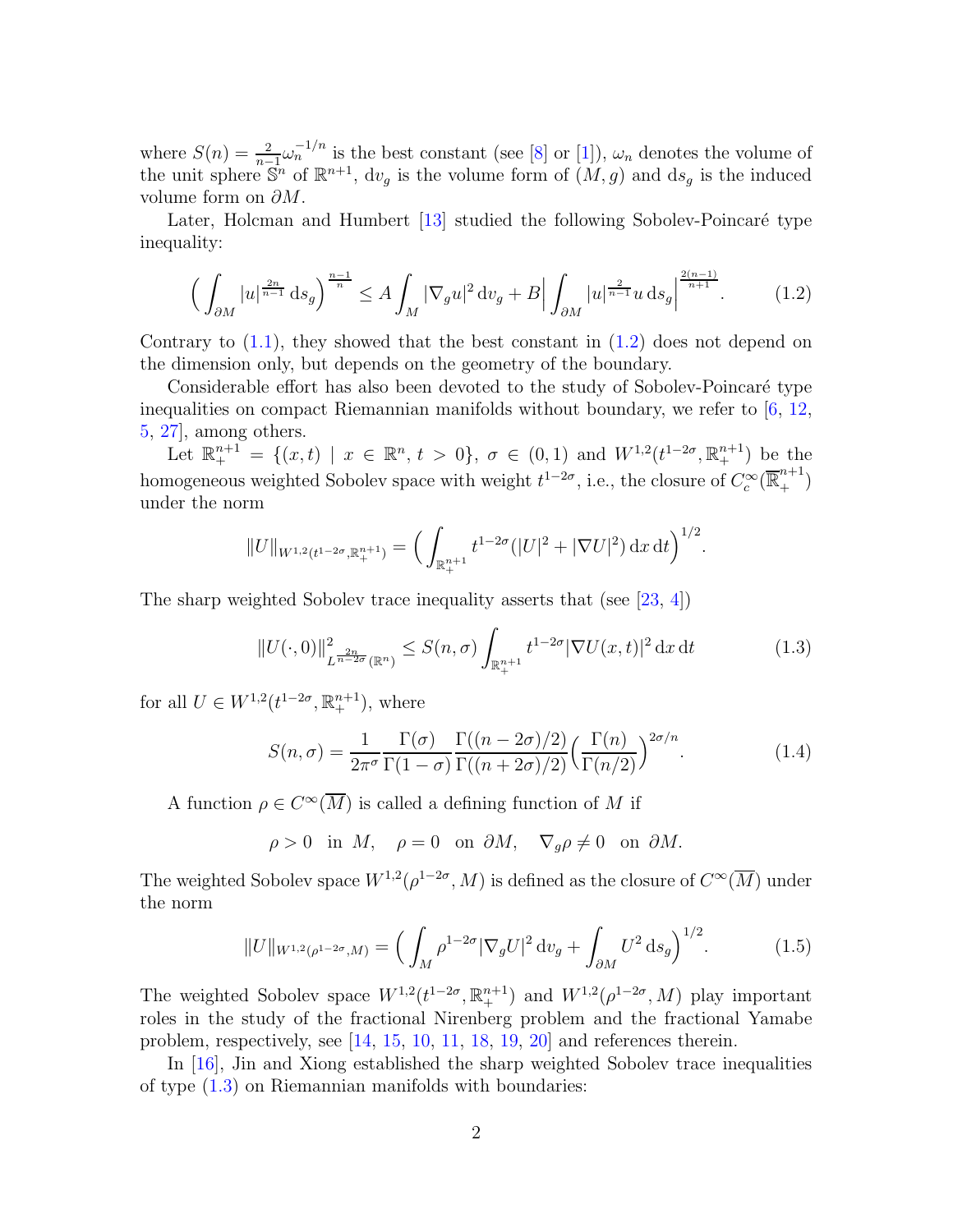**Theorem A.** *For*  $n \geq 2$ , *let*  $(M, g)$  *be a*  $(n+1)$ *-dimensional smooth compact Riemannian manifold with boundary*  $\partial M$ *. Let*  $\sigma \in (0, 1/2]$ *, and*  $\rho$  *be a defining function of* M satisfying  $|\nabla_q \rho| = 1$  *on*  $\partial M$ . Then there exists a constant  $A_2 = A_2(M, g, \sigma, \rho) > 0$ such that, for all  $u \in W^{1,2}(\rho^{1-2\sigma}, M)$ ,

<span id="page-2-0"></span>
$$
\left(\int_{\partial M} |u|^{\frac{2n}{n-2\sigma}} ds_g\right)^{\frac{n-2\sigma}{n}} \leq S(n,\sigma) \int_M \rho^{1-2\sigma} |\nabla_g u|^2 dv_g + A_2 \int_{\partial M} u^2 ds_g. \tag{1.6}
$$

*If*  $\sigma \in (1/2, 1)$ *,*  $n \geq 4$  *and* ∂*M is totally geodesic. Let*  $\rho$  *be a defining function of* M satisfying  $\rho(x) = d(x) + O(d(x)^3)$  as  $d(x) \to 0$ , where  $d(x)$  denotes the distance *between* x and  $\partial M$  with respect to the metric q. Then [\(1.6\)](#page-2-0) still holds for all  $u \in$  $W^{1,2}(\rho^{1-2\sigma}, M)$ .

Note that if  $\sigma \in (1/2, 1)$ , additional assumptions about the manifold are required in order to obtain sharp inequality [\(1.6\)](#page-2-0). However, the following conclusion holds for any  $\sigma \in (0, 1)$  without additional assumptions, see [\[16,](#page-27-2) Proposition 2.5].

**Theorem B.** For  $n \geq 2$ , let  $(M, g)$  be a  $(n + 1)$ -dimensional smooth compact Rie*mannian manifold with boundary* ∂M*. Let* σ ∈ (0, 1)*, and* ρ *be a defining function of* M satisfying  $|\nabla_q \rho| = 1$  *on*  $\partial M$ *. Then for any*  $\varepsilon > 0$ *, there exists a constant*  $A_{\varepsilon} > 0$ such that, for all  $u \in W^{1,2}(\rho^{1-2\sigma}, M)$ ,

$$
\Big(\int_{\partial M}|u|^{\frac{2n}{n-2\sigma}}\,\mathrm{d} s_g\Big)^{\frac{n-2\sigma}{n}}\leq \big(S(n,\sigma)+\varepsilon\big)\int_{M}\rho^{1-2\sigma}|\nabla_g u|^2\,\mathrm{d} v_g+A_\varepsilon\int_{\partial M}u^2\,\mathrm{d} s_g.
$$

From now on we denote  $p = 2n/(n-2\sigma)$  for simplicity.

In this paper, we study a weighted Sobolev-Poincaré type trace inequality obtained by replacing the  $L^2$  remainder term in  $(1.6)$  by another nonlinear term.

Before stating our main results, let us first denote

<span id="page-2-3"></span>
$$
\mu := \inf_{u \in \Lambda} \frac{\int_M \rho^{1-2\sigma} |\nabla_g u|^2 \, dv_g}{(\int_{\partial M} |u|^p \, ds_g)^{2/p}},\tag{1.7}
$$

where

$$
\Lambda := \left\{ u \in W^{1,2}(\rho^{1-2\sigma}, M) \mid \int_{\partial M} |u|^{p-2}u \, \mathrm{d} s_g = 0, u \not\equiv 0 \text{ on } \partial M \right\}.
$$

Our main result is as follows:

<span id="page-2-1"></span>Theorem 1.1. *Let* (M, g) *be a* (n + 1)*-dimensional smooth compact Riemannian manifold with boundary*  $\partial M$ ,  $n \geq 2$ *. Let*  $\sigma \in (0,1)$ *, and*  $\rho$  *be a defining function of* M with  $|\nabla_q \rho| = 1$  *on*  $\partial M$ . Then there exists a constant  $B > 0$  such that, for all  $u \in W^{1,2}(\rho^{1-2\sigma}, M),$ 

<span id="page-2-2"></span>
$$
\left(\int_{\partial M} |u|^p \, ds_g\right)^{2/p} \le \mu^{-1} \int_M \rho^{1-2\sigma} |\nabla_g u|^2 \, dv_g + B \Big| \int_{\partial M} |u|^{p-2} u \, ds_g \Big|^{2/(p-1)},\tag{1.8}
$$

*under the following conditions satisfied:*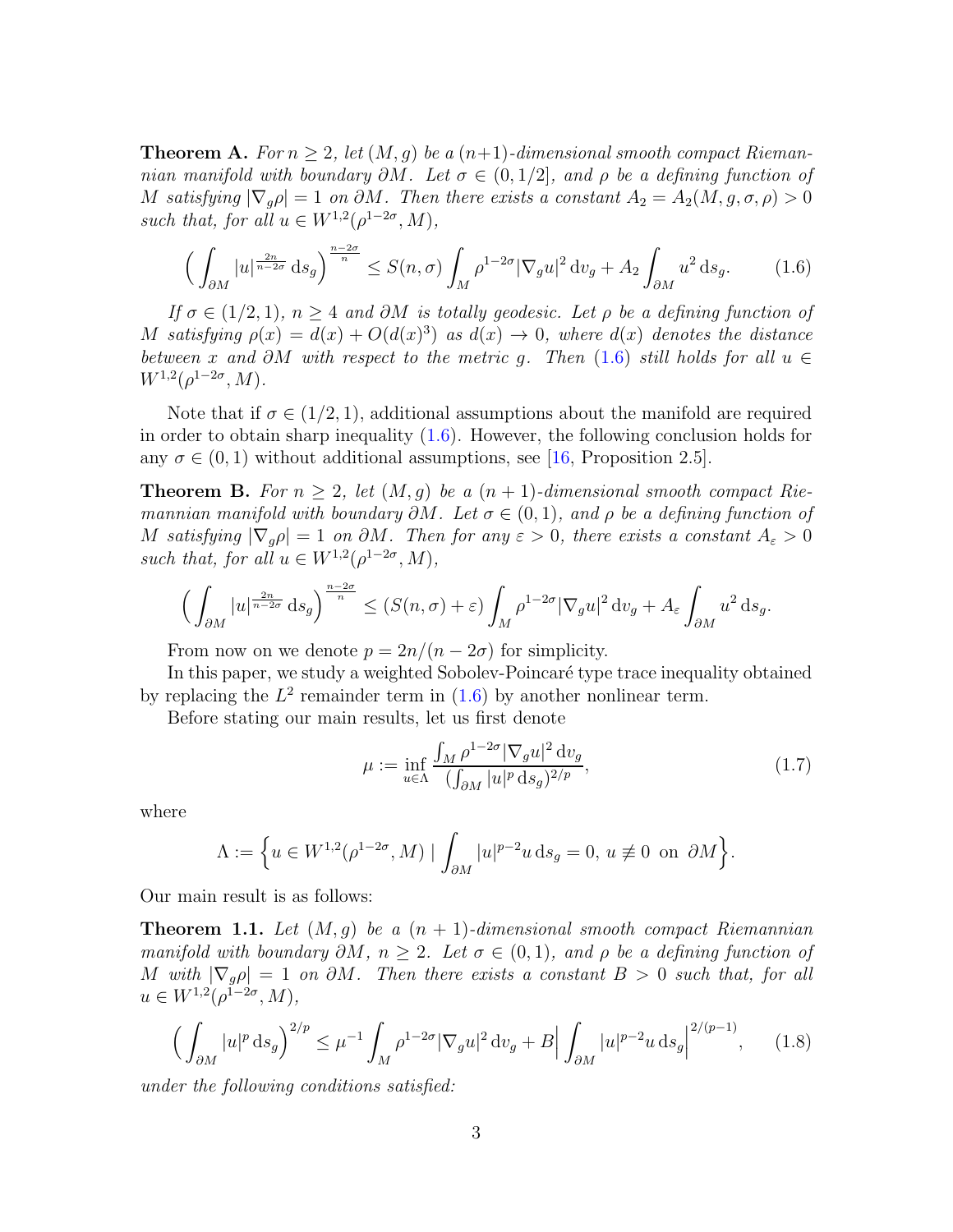*(1)*  $n = 3$ ,  $\sigma \in (0, 1/2)$ *, and*  $H(P) > 0$  *at some point*  $P ∈ ∂M$ *, (2)* or n > 4, σ ∈ (0, 1), and  $H(P) > 0$  at some point  $P ∈ ∂M$ . *(3)* or  $n \geq 5$ ,  $\sigma \in (0,1)$ ,  $H(P) = 0$  and  $3n^2 - 6n - 4\sigma^2 + 4$  $12(1 - \sigma)(n - 1)(n - 2 - 2\sigma)$  $\bar{R}(P) + ||\pi||^2(P) + \frac{3n-2-2\sigma}{2}$  $\frac{3n-2}{3n-6-6\sigma}R_{tt}(P) > 0$ 

*at some point*  $P \in \partial M$ ,

*where*  $H$  *is the mean curvature of*  $\partial M$ *,*  $\overline{R}$  *denotes the scalar curvature for the metric induced by* g *on*  $\partial M$ ,  $\pi$  *is the second fundamental form of*  $\partial M$ *, and*  $R_{tt}$  *is the component of the Ricci curvature tensor in* M*.*

In fact, under the conditions of Theorem [1.1,](#page-2-1) we can prove that  $\mu < S(n, \sigma)^{-1}$ , where  $S(n, \sigma)$  is defined in [\(1.4\)](#page-1-2). Then, by a standard variational arguments, we have the following existence results.

<span id="page-3-0"></span>**Theorem 1.2.** *Under the conditions of Theorem [1.1,](#page-2-1) there exists a function*  $u \in \Lambda$ *such that*

$$
\mu = \frac{\int_M \rho^{1-2\sigma} |\nabla_g u|^2 \, \mathrm{d} v_g}{(\int_{\partial M} |u|^p \, \mathrm{d} s_g)^{2/p}} \quad \text{ and } \quad \int_{\partial M} |u|^p \, \mathrm{d} s_g = 1.
$$

*Moreover,* u *satisfies*

$$
\begin{cases} \text{div}_g(\rho^{1-2\sigma}\nabla_g u)=0 \qquad &\text{in }M,\\ -\lim_{\rho\to 0^+} \rho^{1-2\sigma}\partial_\rho u=\mu|u|^{p-2}u \quad &\text{on }\partial M. \end{cases}
$$

The proof of Theorem [1.2](#page-3-0) is standard, see for example [\[3,](#page-26-11) [21,](#page-27-0) [22,](#page-27-1) [16\]](#page-27-2), so we omit it.

Remark 1.1. *Recall that the best constant in the sharp weighted Sobolev trace inequality* [\(1.6\)](#page-2-0) *is*  $S(n, \sigma)$ *. In* [\(1.8\)](#page-2-2)*, the best constant*  $\mu^{-1} > S(n, \sigma)$ *. On the other hand, if*  $n > 6\sigma$ *, the exponent of the nonlinear term in the right hand side of* [\(1.8\)](#page-2-2) *is less than 2.*

The rest of this paper is organized as follows. In Section 2, we prove some preliminary results related to the main inequality [\(1.8\)](#page-2-2). In Section 3, we prove Theorem [1.1](#page-2-1) by constructing some test functions. In Appendix, we give some estimates required in the proof of Theorem [1.1.](#page-2-1)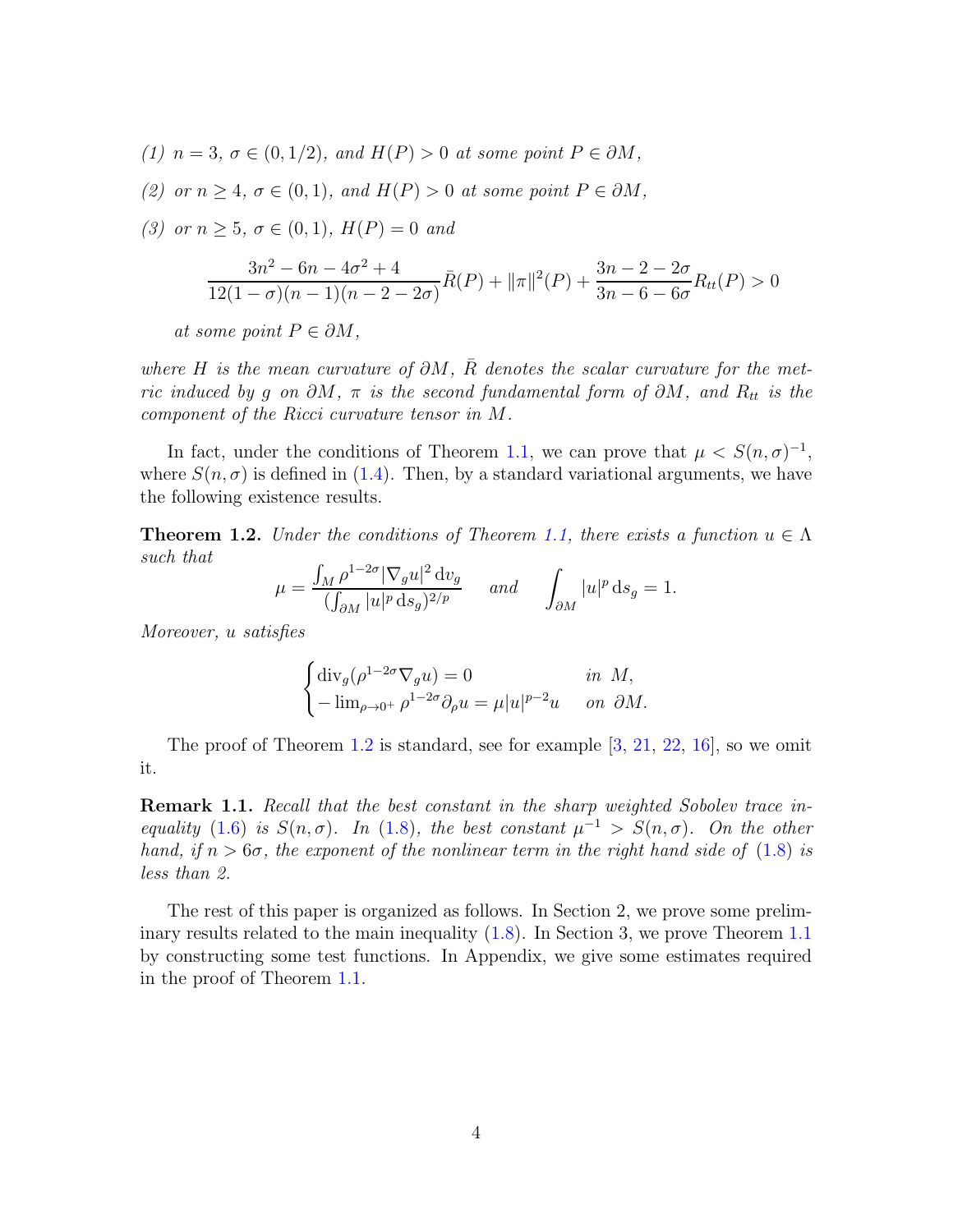#### 2 Some preliminary results

In this section, we present some preliminary results. For all  $u \in W^{1,2}(\rho^{1-2\sigma}, M)$  and  $A, B > 0$ , consider the following inequality

<span id="page-4-0"></span>
$$
\left(\int_{\partial M} |u|^p \, ds_g\right)^{2/p} \le A \int_M \rho^{1-2\sigma} |\nabla_g u|^2 \, dv_g + B \Big| \int_{\partial M} |u|^{p-2} u \, ds_g \Big|^{2/(p-1)}.\tag{2.1}
$$

Define

 $A_0 = \inf\{A > 0 \mid \exists B > 0 \text{ s.t. } (2.1) \text{ is valid}\},\$  $A_0 = \inf\{A > 0 \mid \exists B > 0 \text{ s.t. } (2.1) \text{ is valid}\},\$  $A_0 = \inf\{A > 0 \mid \exists B > 0 \text{ s.t. } (2.1) \text{ is valid}\},\$ 

where by "[\(2.1\)](#page-4-0) is valid" we mean that [\(2.1\)](#page-4-0) holds with A and B, for all  $u \in$  $W^{1,2}(\rho^{1-2\sigma}, M)$ . By definition,  $A_0$  is the best constant for  $(2.1)$  in the sense that  $(2.1)$  does not hold with some  $A' < A_0$  in place of  $A_0$ .

Our first result in this section is about the validity of  $(2.1)$ , which is:

<span id="page-4-1"></span>Proposition 2.1. *Let* (M, g) *be a* (n + 1)*-dimensional smooth compact Riemannian manifold with boundary*  $\partial M$ ,  $n > 2$ *. Let*  $\sigma \in (0, 1)$ *, and*  $\rho$  *be a defining function of* M with  $|\nabla_q \rho| = 1$  on  $\partial M$ . Then there exists  $A, B > 0$  such that [\(2.1\)](#page-4-0) is valid on M.

Our second aim in this section is to study the best constant  $A_0$  associated with inequality [\(2.1\)](#page-4-0). We are able to prove that  $A_0$  does not depend only on n and  $\sigma$ , but on the geometry of the manifold. In fact we have the following result.

<span id="page-4-3"></span>Proposition 2.2. *Assume as in Proposition [2.1.](#page-4-1) Let* µ *is defined as in* [\(1.7\)](#page-2-3)*, namely*

$$
\mu=\inf_{u\in\Lambda}\frac{\int_M\rho^{1-2\sigma}|\nabla_g u|^2\,\mathrm{d}v_g}{(\int_{\partial M}|u|^p\,\mathrm{d}s_g)^{2/p}},
$$

*where*

$$
\Lambda = \Big\{ u \in W^{1,2}(\rho^{1-2\sigma},M) \mid \int_{\partial M} |u|^{p-2}u \, \mathrm{d} s_g = 0, \, u \not\equiv 0 \, \text{ on } \partial M \Big\}.
$$

*Then*  $A_0 = \mu^{-1}$ *.* 

Now a natural question is that in what conditions, the infimum  $A_0 = \mu^{-1}$  can be attained, namely the inequality [\(1.8\)](#page-2-2) holds. In fact we have the following proposition.

<span id="page-4-2"></span>**Proposition 2.3.** Assume as in Proposition [2.1.](#page-4-1) If  $\mu < S(n, \sigma)^{-1}$ , where  $S(n, \sigma)$ *is defined in* [\(1.4\)](#page-1-2). Then there exists a constant  $B > 0$  such that, for all u ∈  $W^{1,2}(\rho^{1-2\sigma}, M)$ , the inequality [\(1.8\)](#page-2-2) holds.

Remark 2.1. *By Proposition [2.3,](#page-4-2) to prove our main result Theorem [1.1,](#page-2-1) we only need to show that under the assumptions about the mean curvature on the boundary*  $\partial M$  *of the manifold* M *in Theorem* [1.1,](#page-2-1) *it holds that*  $\mu < S(n, \sigma)^{-1}$  *and this will be done in the following Section 3.*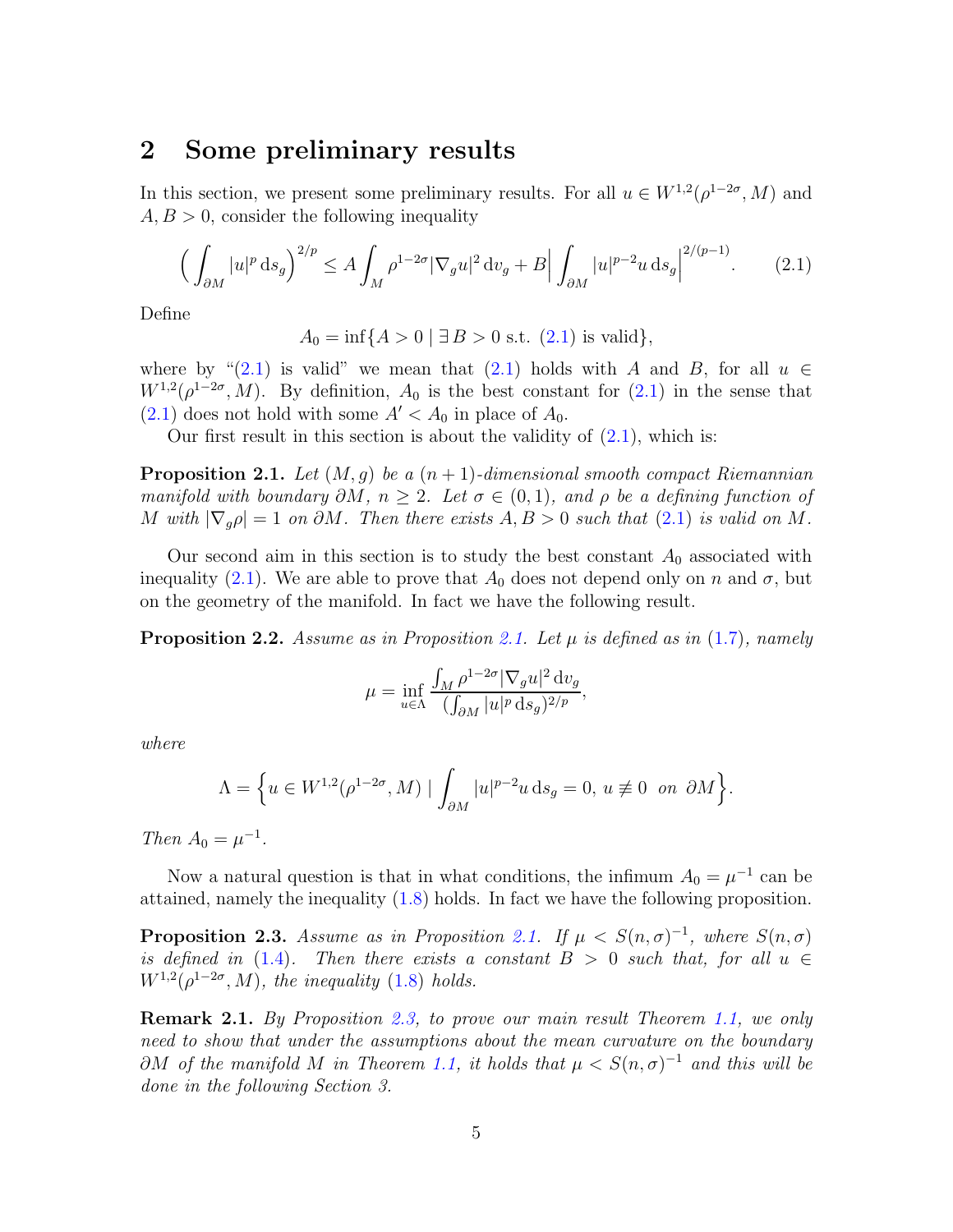Now, we are going to prove Propositions [2.1,](#page-4-1) [2.2,](#page-4-3) and [2.3.](#page-4-2)

*Proof of Proposition [2.1.](#page-4-1)* We begin to prove Proposition [2.1](#page-4-1) through an argument by contradiction. Suppose the contrary of Proposition [2.1](#page-4-1) is true, then we have, for all  $\alpha \geq 1$ , there exists  $u_{\alpha} \in W^{1,2}(\rho^{1-2\sigma}, M)$  such that

<span id="page-5-1"></span>
$$
\left(\int_{\partial M} |u_{\alpha}|^p \, ds_g\right)^{2/p} > \alpha \left(\int_M \rho^{1-2\sigma} |\nabla_g u_{\alpha}|^2 \, dv_g + \left|\int_{\partial M} |u_{\alpha}|^{p-2} u_{\alpha} \, ds_g\right|^{2/(p-1)}\right). \tag{2.2}
$$

By homogeneity we may assume that

<span id="page-5-0"></span>
$$
\int_{\partial M} |u_{\alpha}|^p \, \mathrm{d}s_g = 1. \tag{2.3}
$$

Firstly, it follows from [\(2.3\)](#page-5-0) and Hölder inequality that  $\{u_{\alpha}\}\$ is bounded in  $L^2(\partial M)$ . Recall the definition of the norm  $\|\cdot\|_{W^{1,2}(\rho^{1-2\sigma},M)}$  given in  $(1.5)$ ,  $\{u_{\alpha}\}\)$  is bounded in  $W^{1,2}(\rho^{1-2\sigma}, M)$ . Thus, by choosing a subsequence if necessary, there exists  $u \in$  $W^{1,2}(\rho^{1-2\sigma}, M)$  such that as  $\alpha \to \infty$ ,

<span id="page-5-2"></span>
$$
u_{\alpha} \to u
$$
 weakly in  $W^{1,2}(\rho^{1-2\sigma}, M)$ ,  
\n $u_{\alpha} \to u$  strongly in  $L^2(\partial M)$ . (2.4)

By weakly lower semi-continuous of the norm, we have

$$
\int_M \rho^{1-2\sigma} |\nabla_g u|^2 \, \mathrm{d}v_g \le \liminf_{\alpha \to \infty} \int_M \rho^{1-2\sigma} |\nabla_g u_\alpha|^2 \, \mathrm{d}v_g.
$$

On the other hand, by  $(2.2)$  and  $(2.3)$ ,

$$
\liminf_{\alpha \to \infty} \int_M \rho^{1-2\sigma} |\nabla_g u_\alpha|^2 dv_g = 0.
$$

Therefore,  $u$  is constant. This together with  $(2.4)$  implies that

$$
\lim_{\alpha \to \infty} ||u_{\alpha}||_{W^{1,2}(\rho^{1-2\sigma},M)} = ||u||_{W^{1,2}(\rho^{1-2\sigma},M)}.
$$

Furthermore,  $u_{\alpha} \to u$  strongly in  $W^{1,2}(\rho^{1-2\sigma}, M)$  as  $\alpha \to \infty$ . By Sobolev embeddings theorem,  $(2.2)$  and  $(2.3)$ , we obtain that

$$
\int_{\partial M} |u|^{p-2}u \, \mathrm{d} s_g = 0 \quad \text{ and } \quad \int_{\partial M} |u|^p \, \mathrm{d} s_g = 1,
$$

which contradicts to the fact that  $u$  is constant. This finishes the proof of Proposition [2.1.](#page-4-1)  $\Box$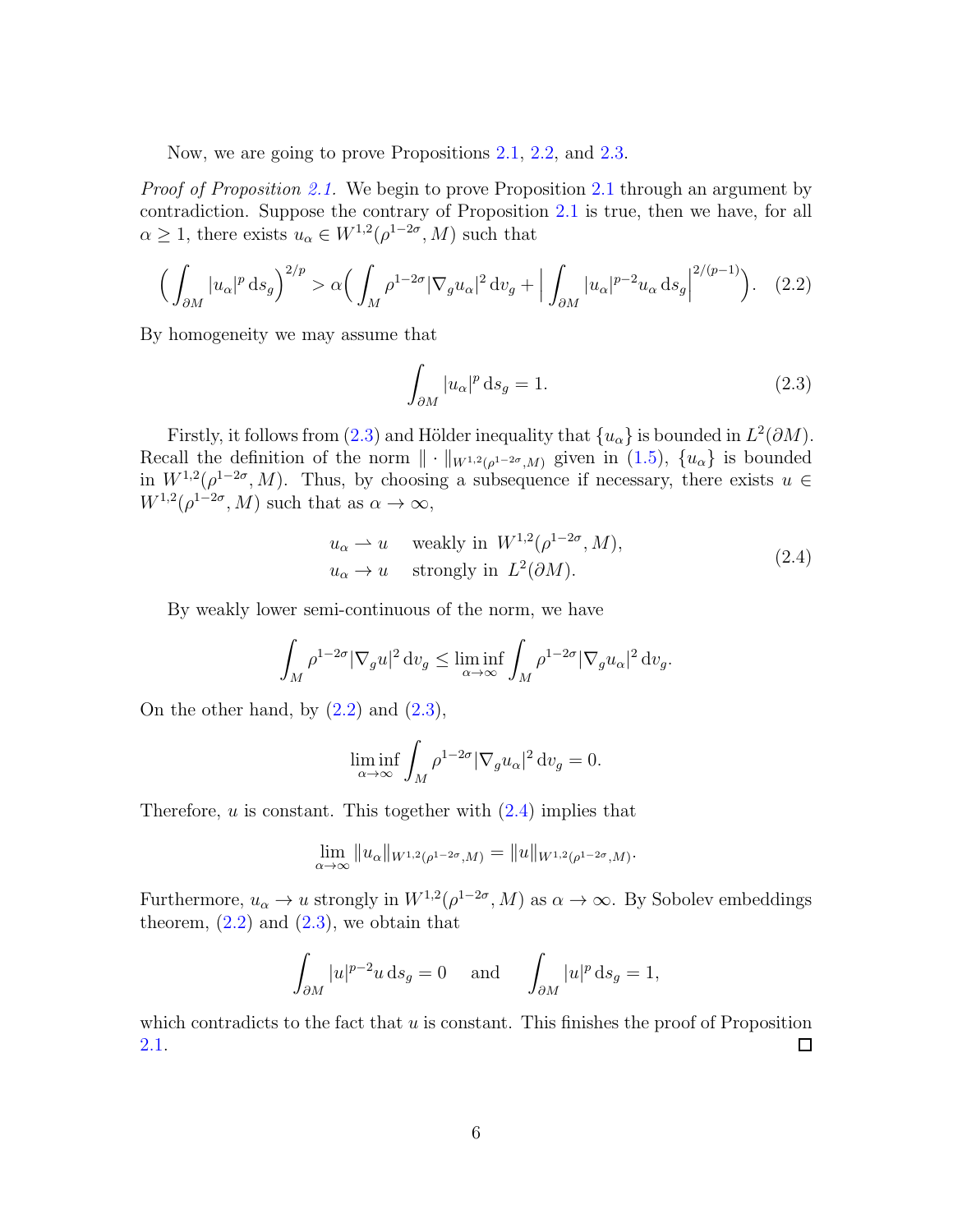*Proof of Proposition [2.2.](#page-4-3)* Choosing  $u \in \Lambda$ , i.e.,  $u \in W^{1,2}(\rho^{1-2\sigma}, M)$  satisfies

$$
\int_{\partial M} |u|^{p-2}u \, \mathrm{d} s_g = 0 \quad \text{ and } \quad u \not\equiv 0 \text{ on } \partial M.
$$

For all  $\varepsilon > 0$ , by the definition of best constant  $A_0$ , we have

$$
\left(\int_{\partial M} |u|^p \, \mathrm{d} s_g\right)^{2/p} \le (A_0 + \varepsilon) \int_M \rho^{1-2\sigma} |\nabla_g u|^2 \, \mathrm{d} v_g.
$$

Then one finds from the definition of  $\mu$  that  $A_0 \geq \mu^{-1}$ . It remains to prove that  $A_0 \leq$  $\mu^{-1}$ . We argue by contradiction and assume that  $\mu^{-1} < A_0$ . Choosing  $S \in (\mu^{-1}, A_0)$ . For every  $\alpha \geq 1$ , define the functional

$$
I_{\alpha}(u) := \frac{\int_{M} \rho^{1-2\sigma} |\nabla_g u|^2 \, dv_g + \alpha | \int_{\partial M} |u|^{p-2} u \, ds_g|^{2/(p-1)}}{(\int_{\partial M} |u|^p \, ds_g)^{2/p}},
$$

where  $u \in W^{1,2}(\rho^{1-2\sigma}, M)$  and  $u|_{\partial M} \not\equiv 0$ . Define

<span id="page-6-1"></span>
$$
\xi_{\alpha} := \inf_{u \in W^{1,2}(\rho^{1-2\sigma}, M), u|_{\partial M} \neq 0} I_{\alpha}(u).
$$
\n(2.5)

Note that the proof of Theorem [1.1](#page-2-1) implies that  $\mu \leq S(n, \sigma)^{-1}$  (See Section 3). Since  $S < A_0$ , by the definition of best constant  $A_0$ , for any  $\alpha \geq 1$ , there exists a function  $v_{\alpha} \in W^{1,2}(\rho^{1-2\sigma}, M)$  satisfies

$$
\left(\int_{\partial M} |v_\alpha|^p \,\mathrm{d} s_g\right)^{2/p} > S \int_M \rho^{1-2\sigma} |\nabla_g v_\alpha|^2 \,\mathrm{d} v_g + \alpha S \Big| \int_{\partial M} |v_\alpha|^{p-2} v_\alpha \,\mathrm{d} s_g \Big|^{2/(p-1)}
$$

This implies that  $\xi_{\alpha} < S^{-1}$ . Since  $S > \mu^{-1} \geq S(n, \sigma)$ , we have  $\xi_{\alpha} < S(n, \sigma)^{-1}$ . By standard calculus of variations (see for example [\[21,](#page-27-0) Proposition 1.2], [\[16,](#page-27-2) Proposition 2.4]), there exists a function  $u_{\alpha} \in W^{1,2}(\rho^{1-2\sigma}, M)$  satisfying

$$
\xi_{\alpha} = \int_M \rho^{1-2\sigma} |\nabla_g u_{\alpha}|^2 dv_g + \alpha \left| \int_{\partial M} |u_{\alpha}|^{p-2} u_{\alpha} ds_g \right|^{2/(p-1)}
$$

and

<span id="page-6-0"></span>
$$
\int_{\partial M} |u_{\alpha}|^p \, \mathrm{d}s_g = 1. \tag{2.6}
$$

.

Let

$$
C_{\alpha} := \Big| \int_{\partial M} |u_{\alpha}|^{p-2} u_{\alpha} \, \mathrm{d} s_g \Big|.
$$

We claim that  $C_{\alpha} \neq 0$ . Indeed, if  $C_{\alpha} = 0$ , then  $u_{\alpha} \in \Lambda$ . Thus, by the definition of  $\mu$ , we have

$$
\xi_{\alpha} = \frac{\int_M \rho^{1-2\sigma} |\nabla_g u_{\alpha}|^2 dv_g}{(\int_{\partial M} |u_{\alpha}|^p ds_g)^{2/p}} \ge \inf_{u \in \Lambda} \frac{\int_M \rho^{1-2\sigma} |\nabla_g u|^2 dv_g}{(\int_{\partial M} |u|^p ds_g)^{2/p}} = \mu,
$$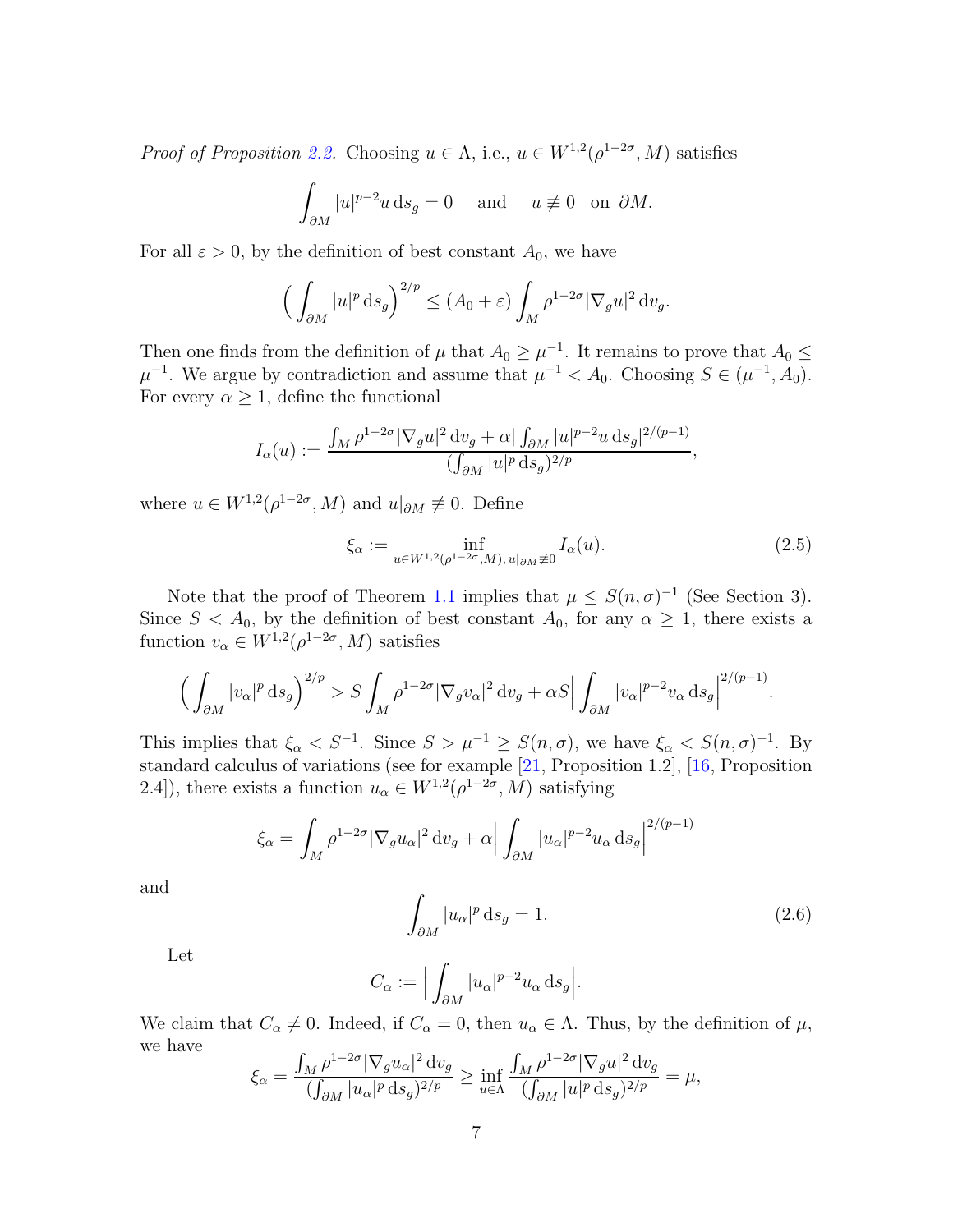which contradicts to the fact that  $\xi_{\alpha} < S^{-1} < \mu$ . Hence,  $u_{\alpha}$  satisfies the Euler-Lagrange equation

$$
\begin{cases} \operatorname{div}_g(\rho^{1-2\sigma}\nabla_g u_\alpha) = 0 & \text{in } M, \\ -\lim_{\rho \to 0^+} \rho^{1-2\sigma} \partial_\rho u_\alpha = \xi_\alpha |u_\alpha|^{p-2} u_\alpha - \alpha C_\alpha^{\frac{3-p}{p-1}} |u_\alpha|^{p-2} & \text{on } \partial M. \end{cases}
$$

Similarly to the proof of Proposition [2.1,](#page-4-1)  $\{u_{\alpha}\}\$ is bounded in  $W^{1,2}(\rho^{1-2\sigma}, M)$ . Therefore, there exists  $u \in W^{1,2}(\rho^{1-2\sigma}, M)$  such that as  $\alpha \to \infty$ ,

$$
u_{\alpha} \to u
$$
 weakly in  $W^{1,2}(\rho^{1-2\sigma}, M)$ ,  
\n $u_{\alpha} \to u$  strongly in  $L^{q}(\partial M)$ ,

where  $q < p$ . It follows from Brézis-Lieb lemma that  $u_{\alpha}$  and u satisfy

<span id="page-7-2"></span>
$$
\int_{\partial M} |u_{\alpha}|^p \, ds_g - \int_{\partial M} |u_{\alpha} - u|^p \, ds_g - \int_{\partial M} |u|^p \, ds_g \to 0 \quad \text{as } \alpha \to \infty,
$$
 (2.7)

and, in view of  $(2.6)$ ,

<span id="page-7-1"></span>
$$
\int_{\partial M} |u_{\alpha} - u|^p \, \mathrm{d}s_g \le 1 + o(1), \quad \int_{\partial M} |u|^p \, \mathrm{d}s_g \le 1,\tag{2.8}
$$

where  $o(1) \to 0$  as  $\alpha \to \infty$ .

Since  $\xi_{\alpha} = I_{\alpha}(u_{\alpha}) < S^{-1}$ , it follows from the definition of  $I_{\alpha}$  that

<span id="page-7-0"></span>
$$
\left| \int_{\partial M} |u|^{p-2} u \, \mathrm{d} s_g \right| = \lim_{\alpha \to \infty} \left| \int_{\partial M} |u_{\alpha}|^{p-2} u_{\alpha} \, \mathrm{d} s_g \right| = 0. \tag{2.9}
$$

We claim that  $u \neq 0$ . Indeed, by Theorem B, for any  $\varepsilon > 0$ , there exists a constant  $A_\varepsilon>0$  such that, for any  $\alpha\geq 1,$ 

$$
1 = \left(\int_{\partial M} |u_{\alpha}|^p \, ds_g\right)^{2/p} \le (S(n,\sigma) + \varepsilon) \int_M \rho^{1-2\sigma} |\nabla_g u_{\alpha}|^2 \, dv_g + A_{\varepsilon} \int_{\partial M} u_{\alpha}^2 \, ds_g.
$$

Since  $\xi_{\alpha} = I_{\alpha}(u_{\alpha}) < S^{-1}$ , using the definition of  $I_{\alpha}$ , we have

$$
\limsup_{\alpha \to \infty} \int_M \rho^{1-2\sigma} |\nabla_g u_\alpha|^2 dv_g \le S^{-1}.
$$

In addition, since  $S > \mu^{-1} \ge S(n, \sigma)$ , choosing  $\varepsilon > 0$  small enough, we get

$$
0 < 1 - (S(n, \sigma) + \varepsilon)S^{-1} \le A_{\varepsilon} \int_{\partial M} u^2 \, \mathrm{d}s_g,
$$

which concludes the proof of the claim.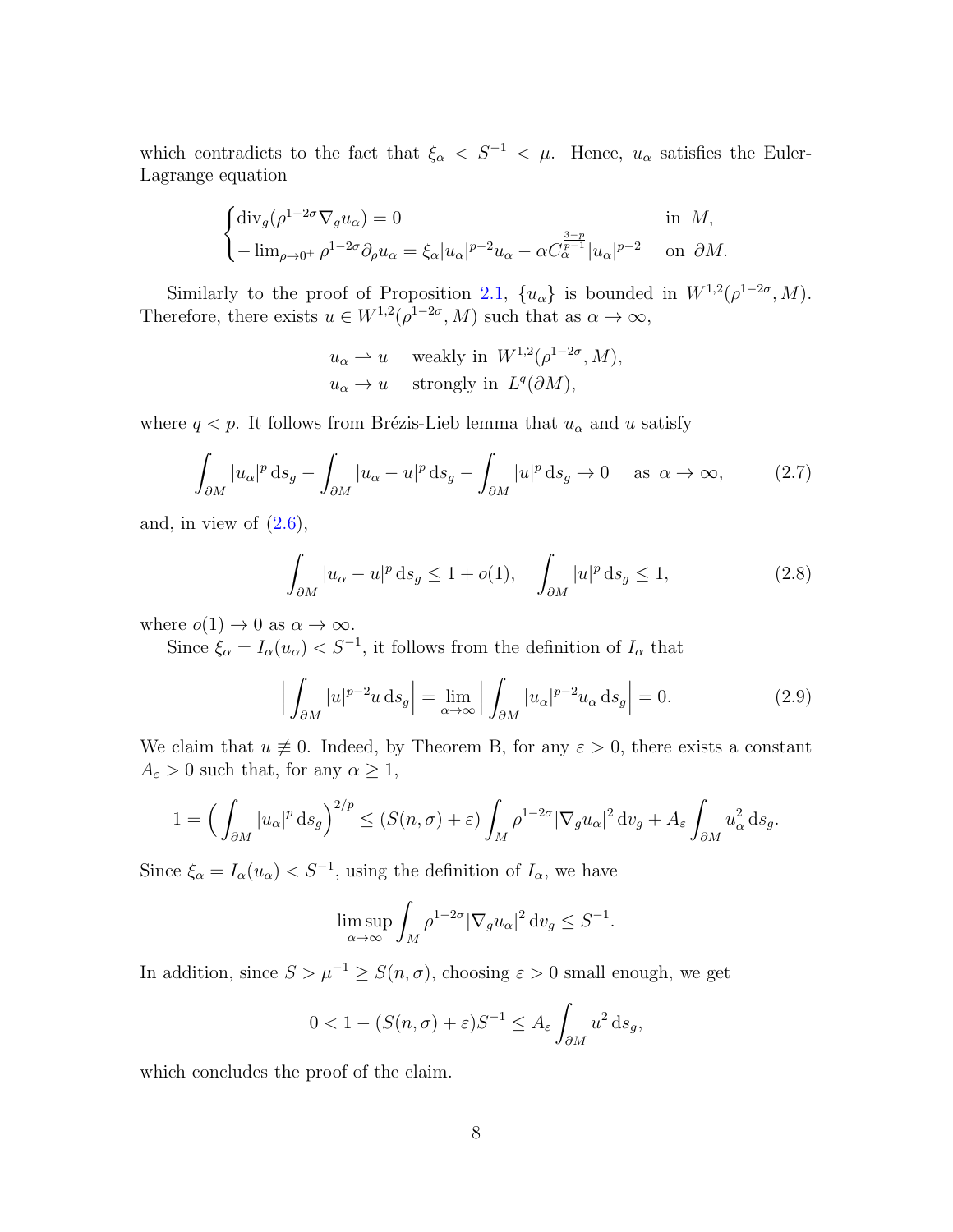By the compact embedding of  $W^{1,2}(\rho^{1-2\sigma}, M)$  to  $L^2(\partial M)$ , Theorem B,  $(2.9)$ ,  $(2.5)$ ,  $(2.8), (2.7), \text{ and } (2.6), \text{ we have}$  $(2.8), (2.7), \text{ and } (2.6), \text{ we have}$  $(2.8), (2.7), \text{ and } (2.6), \text{ we have}$  $(2.8), (2.7), \text{ and } (2.6), \text{ we have}$  $(2.8), (2.7), \text{ and } (2.6), \text{ we have}$  $(2.8), (2.7), \text{ and } (2.6), \text{ we have}$ 

$$
\xi_{\alpha} = \int_{M} \rho^{1-2\sigma} |\nabla_{g} u_{\alpha}|^{2} dv_{g} + \alpha \Big| \int_{\partial M} |u_{\alpha}|^{p-2} u_{\alpha} ds_{g}|^{2/(p-1)} \n\geq \int_{M} \rho^{1-2\sigma} |\nabla_{g} (u_{\alpha} - u)|^{2} dv_{g} + \int_{M} \rho^{1-2\sigma} |\nabla_{g} u|^{2} dv_{g} \n= \int_{M} \rho^{1-2\sigma} |\nabla_{g} (u_{\alpha} - u)|^{2} dv_{g} + \frac{A_{\varepsilon}}{S(n, \sigma) + \varepsilon} \int_{\partial M} |u_{\alpha} - u|^{2} ds_{g} + \int_{M} \rho^{1-2\sigma} |\nabla_{g} u|^{2} dv_{g} + o(1) \n\geq \frac{1}{S(n, \sigma) + \varepsilon} \Big( \int_{\partial M} |u_{\alpha} - u|^{p} ds_{g} \Big)^{2/p} + \int_{M} \rho^{1-2\sigma} |\nabla_{g} u|^{2} dv_{g} + o(1) \n= \frac{1}{S(n, \sigma) + \varepsilon} \Big( \int_{\partial M} |u_{\alpha} - u|^{p} ds_{g} \Big)^{2/p} + \int_{M} \rho^{1-2\sigma} |\nabla_{g} u|^{2} dv_{g} + \alpha \Big| \int_{\partial M} |u|^{p-2} u ds_{g} \Big|^{2/(p-1)} + o(1) \n\geq \frac{1}{S(n, \sigma) + \varepsilon} \Big( \int_{\partial M} |u_{\alpha} - u|^{p} ds_{g} \Big)^{2/p} + \xi_{\alpha} \Big( \int_{\partial M} |u|^{p} ds_{g} \Big)^{2/p} + o(1) \n\geq \frac{1}{S(n, \sigma) + \varepsilon} \int_{\partial M} |u_{\alpha} - u|^{p} ds_{g} + \xi_{\alpha} \int_{\partial M} |u|^{p} ds_{g} + o(1) \n= \Big( \frac{1}{S(n, \sigma) + \varepsilon} - \xi_{\alpha} \Big) \int_{\partial M} |u_{\alpha} - u|^{p} ds_{g} + \xi_{\alpha} + o(1).
$$

Since  $\xi_{\alpha} < S^{-1} < S(n, \sigma)^{-1}$ , choosing  $\varepsilon > 0$  small enough, we can derive that  $||u_{\alpha} - u||_{L^{p}(\partial M)} \to 0$  as  $\alpha \to \infty$ . In particular,

$$
\lim_{\alpha \to \infty} \int_{\partial M} |u_{\alpha}|^p \, \mathrm{d} s_g = \int_{\partial M} |u|^p \, \mathrm{d} s_g.
$$

By weakly lower semi-continuous of the norm, we have

$$
\int_M \rho^{1-2\sigma} |\nabla_g u|^2 dv_g \le \liminf_{\alpha \to \infty} \int_M \rho^{1-2\sigma} |\nabla_g u_\alpha|^2 dv_g.
$$

Therefore,

$$
\frac{\int_M \rho^{1-2\sigma} |\nabla_g u|^2 \, {\rm d} v_g}{(\int_{\partial M} |u|^p \, {\rm d} s_g)^{2/p}} \leq \liminf_{\alpha \to \infty} \frac{\int_M \rho^{1-2\sigma} |\nabla_g u_\alpha|^2 \, {\rm d} v_g}{(\int_{\partial M} |u_\alpha|^p \, {\rm d} s_g)^{2/p}} \leq \liminf_{\alpha \to \infty} \xi_\alpha \leq S^{-1} < \mu.
$$

Together with  $(2.9)$ , this gives a contradiction to the definition of  $\mu$ , and hence completes the proof of Proposition [2.2.](#page-4-3)  $\Box$ 

*Proof of Proposition [2.3.](#page-4-2)* We prove this proposition using an argument by contradic-tion. Suppose the contrary of Proposition [2.3](#page-4-2) is true, then we have, for all  $\alpha \geq 1$ ,

$$
\xi_{\alpha}<\mu,
$$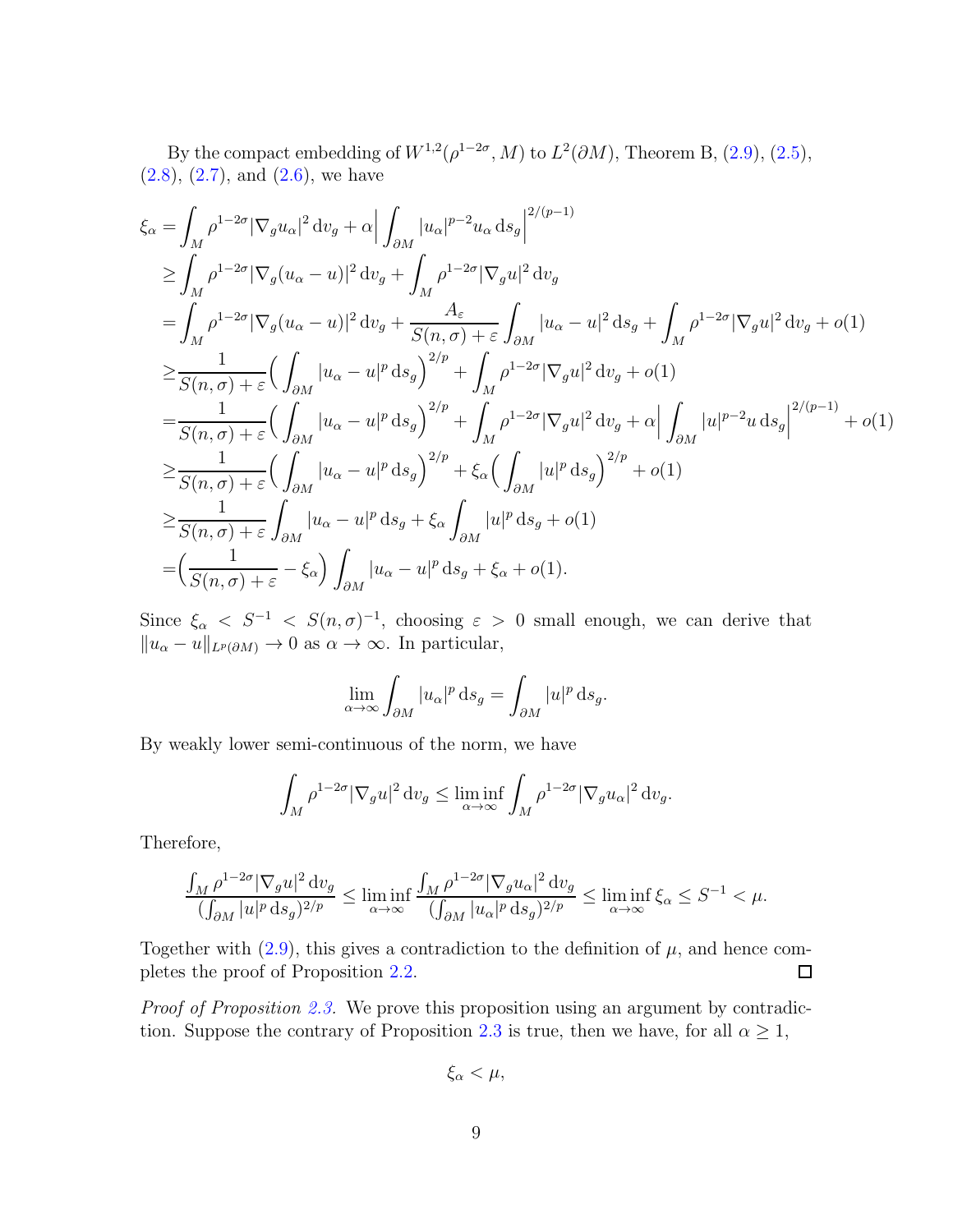where  $\xi_{\alpha}$  is defined in [\(2.5\)](#page-6-1). Since  $\mu < S(n, \sigma)^{-1}$ , we have  $\xi_{\alpha} < S(n, \sigma)^{-1}$ . As in the proof of Proposition [2.2,](#page-4-3) there exists  $u_{\alpha} \in W^{1,2}(\rho^{1-2\sigma}, M)$  satisfying

$$
\xi_{\alpha} = I_{\alpha}(u_{\alpha})
$$
 and  $\int_{\partial M} |u_{\alpha}|^p \,ds_g = 1.$ 

It follows that  $u_{\alpha}$  satisfies

<span id="page-9-0"></span>
$$
\begin{cases} \operatorname{div}_g(\rho^{1-2\sigma}\nabla_g u_\alpha) = 0 & \text{in } M, \\ -\lim_{\rho \to 0^+} \rho^{1-2\sigma} \partial_\rho u_\alpha = \xi_\alpha |u_\alpha|^{p-2} u_\alpha - \alpha C_\alpha^{\frac{3-p}{p-1}} |u_\alpha|^{p-2} & \text{on } \partial M, \end{cases}
$$
(2.10)

where

$$
C_{\alpha} = \Big|\int_{\partial M}|u_{\alpha}|^{p-2}u_{\alpha}\,\mathrm{d}s_{g}\Big|
$$

satisfying  $\lim_{\alpha \to \infty} C_{\alpha} = 0$ .

Again proceeding as in the proof of Proposition [2.2,](#page-4-3) there exists  $u \in W^{1,2}(\rho^{1-2\sigma}, M)$ such that as  $\alpha \to \infty$ ,

$$
u_{\alpha} \rightharpoonup u
$$
 weakly in  $W^{1,2}(\rho^{1-2\sigma}, M)$ ,  
\n $u_{\alpha} \rightarrow u$  strongly in  $L^{q}(\partial M)$ ,

where  $q \leq p$ . Using the fact that  $\xi_{\alpha} \leq \mu \leq S(n, \sigma)^{-1}$ , similar to the proof of Proposition [2.2,](#page-4-3) we conclude that  $u \neq 0$  on  $\partial M$ . Now, integrating [\(2.10\)](#page-9-0) over M yields

$$
\alpha C_{\alpha}^{\frac{4-2p}{p-1}} \int_{\partial M} |u_{\alpha}|^{p-2} \, \mathrm{d} s_g = \xi_{\alpha} < S(n, \sigma)^{-1}.
$$

Note that  $\frac{4-2p}{p-1} = -\frac{8\sigma}{n+2\sigma} < 0$ , it follows from  $\lim_{\alpha \to \infty} C_{\alpha} = 0$  that  $\alpha C$  $\frac{\frac{4-2p}{p-1}}{\alpha} \to \infty$  as  $\alpha \to \infty$ . Hence,  $\int_{\partial M} |u_{\alpha}|^{p-2} ds_g \to 0$  as  $\alpha \to \infty$ . Since  $u_{\alpha} \to u$  strongly in  $L^{p-2}(\partial M)$ , we get that

$$
\int_{\partial M} |u|^{p-2} \, \mathrm{d} s_g = 0,
$$

which is impossible since  $u \neq 0$  on  $\partial M$ . This ends the proof of Proposition [2.3.](#page-4-2)  $\Box$ 

### 3 Proof of Theorem [1.1](#page-2-1)

In this section, we will prove Theorem [1.1.](#page-2-1) To this end, let us recall some known facts about the extremal functions of the sharp weighted Sobolev trace inequality [\(1.3\)](#page-1-1). By definition, an extremal function  $U_0 \neq 0$  is such that it realizes the case of equality in [\(1.3\)](#page-1-1).

Given any  $\varepsilon > 0$  and  $x_0 \in \mathbb{R}^n = \partial \mathbb{R}^{n+1}_+$ , define

<span id="page-9-1"></span>
$$
w_{\varepsilon,x_0}(x) := \alpha_{n,\sigma} \left(\frac{\varepsilon}{\varepsilon^2 + |x - x_0|^2}\right)^{\frac{n-2\sigma}{2}}, \quad x \in \mathbb{R}^n,
$$
\n(3.1)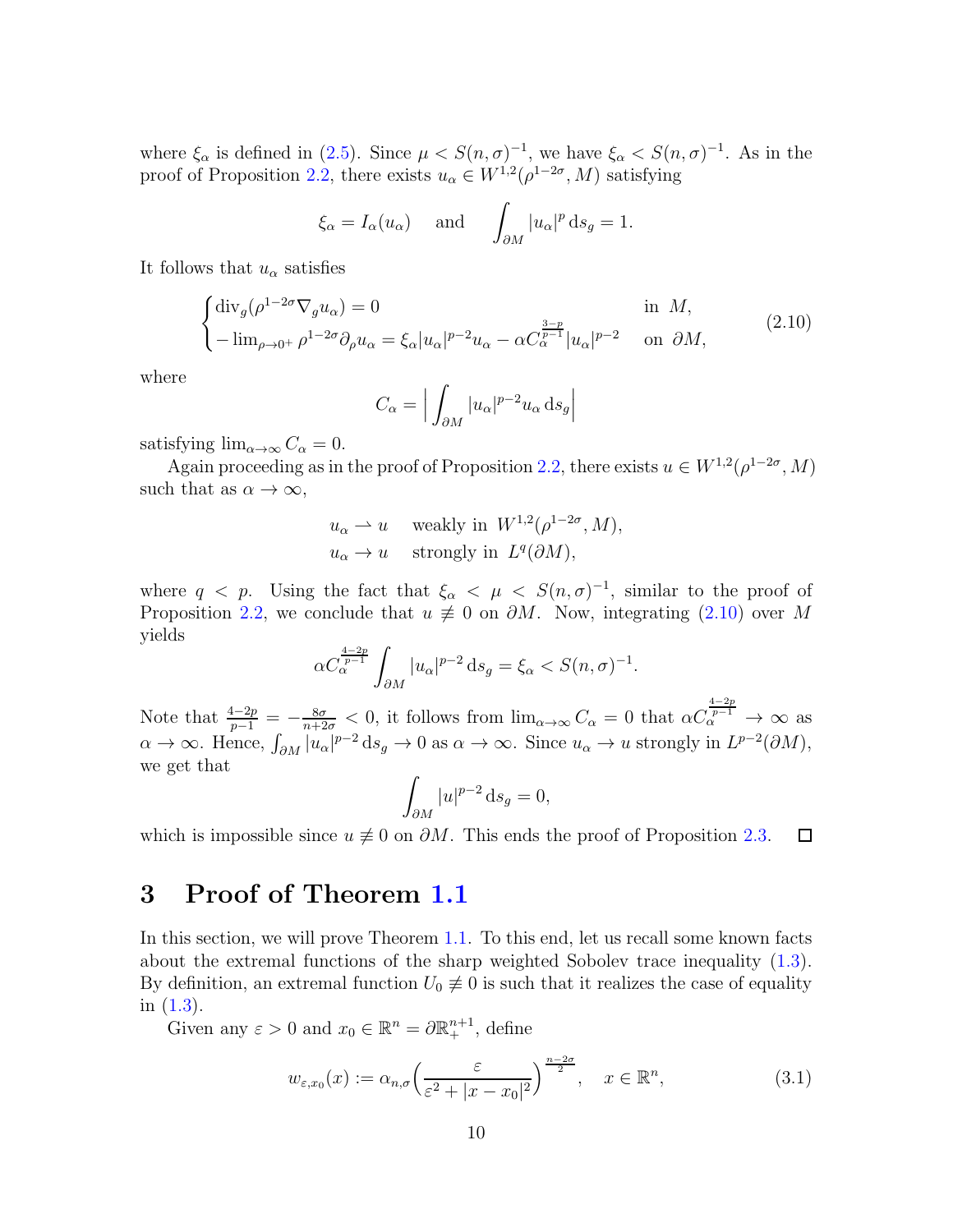where

$$
\alpha_{n,\sigma} = 2^{\frac{n-2\sigma}{2}} \Big( \frac{\Gamma((n+2\sigma)/2)}{\Gamma((n-2\sigma)/2)} \Big)^{\frac{n-2\sigma}{4\sigma}}.
$$

For all  $(x, t) \in \mathbb{R}^{n+1}_+$ , define

<span id="page-10-3"></span>
$$
W_{\varepsilon,x_0}(x,t) := p_{n,\sigma} \int_{\mathbb{R}^n} \frac{t^{2\sigma}}{(|x-y|^2 + t^2)^{\frac{n+2\sigma}{2}}} w_{\varepsilon,x_0}(y) \, dy,
$$
 (3.2)

where

$$
p_{n,\sigma} = \frac{\Gamma((n+2\sigma)/2)}{\pi^{n/2}\Gamma(\sigma)}.
$$

We say that  $W_{\varepsilon,x_0}$  is the  $\sigma$ -harmonic extension of  $w_{\varepsilon,x_0}$ . The equality of [\(1.3\)](#page-1-1) is attained by  $U = cW_{\varepsilon,x_0}$  for any  $c \in \mathbb{R}, \varepsilon > 0$  and  $x_0 \in \mathbb{R}^n$ . If  $\sigma = 1/2$ , the function  $W_{\varepsilon,x_0}$  can be explicitly written as

$$
W_{\varepsilon,x_0}(x,t) = \alpha_{n,\frac{1}{2}} \left( \frac{\varepsilon}{(\varepsilon+t)^2 + |x - x_0|^2} \right)^{\frac{n-1}{2}}.
$$

Moreover, for any  $\sigma \in (0,1)$ , we have

<span id="page-10-1"></span>
$$
\left(\int_{\mathbb{R}^n} w_{\varepsilon, x_0}^p \, \mathrm{d}x\right)^{\frac{2\sigma}{n}} = S(n, \sigma)^{-1} \kappa_\sigma,\tag{3.3}
$$

where

$$
\kappa_{\sigma} = \frac{\Gamma(\sigma)}{2^{1-2\sigma}\Gamma(1-\sigma)}.
$$

For future use, we denote  $w_{\varepsilon} = w_{\varepsilon,0}$  and  $W_{\varepsilon} = W_{\varepsilon,0}$ . It can be easily checked that  $W_{\varepsilon}(\cdot, t)$  is radially symmetric for each  $t > 0$ . Moreover,

$$
w_{\varepsilon}(x) = \varepsilon^{-(n-2\sigma)/2} w_1(\varepsilon^{-1}x)
$$
 and  $W_{\varepsilon}(x,t) = \varepsilon^{-(n-2\sigma)/2} W_1(\varepsilon^{-1}x, \varepsilon^{-1}t).$ 

Given  $P \in \partial M$ , let  $x = (x^1, \dots, x^n)$  be normal coordinates on  $\partial M$  at P and  $t = \rho$ . In other words, let  $(x, t)$  be Fermi coordinates at P. Let us recall the expansion of the metric g on M near the boundary  $\partial M$ . Its proof can be found in Escobar [\[7,](#page-26-12) Lemma 3.1 and Lemma 3.2].

**Lemma 3.1.** *Suppose that*  $P \in \partial M$ *. Then for*  $(x, t)$  *small, it holds that* 

<span id="page-10-0"></span>
$$
\sqrt{|g|} = 1 - Ht + \frac{1}{2}(H^2 - \|\pi\|^2 - R_{tt})t^2 - H_{,i}x^it - \frac{1}{6}\bar{R}_{ij}x^ix^j + O(|(x,t)|^3), \quad (3.4)
$$

*and*

<span id="page-10-2"></span>
$$
g^{ij} = \delta^{ij} + 2\pi^{ij}t - \frac{1}{3}\bar{R}^i{}_{kl}{}^j x^k x^l + g^{ij}{}_{,tm}x^m t + (3\pi^{im}\pi_m{}^j + R^i{}_{t}{}^j{}_{t})t^2 + O(|(x,t)|^3),
$$
 (3.5)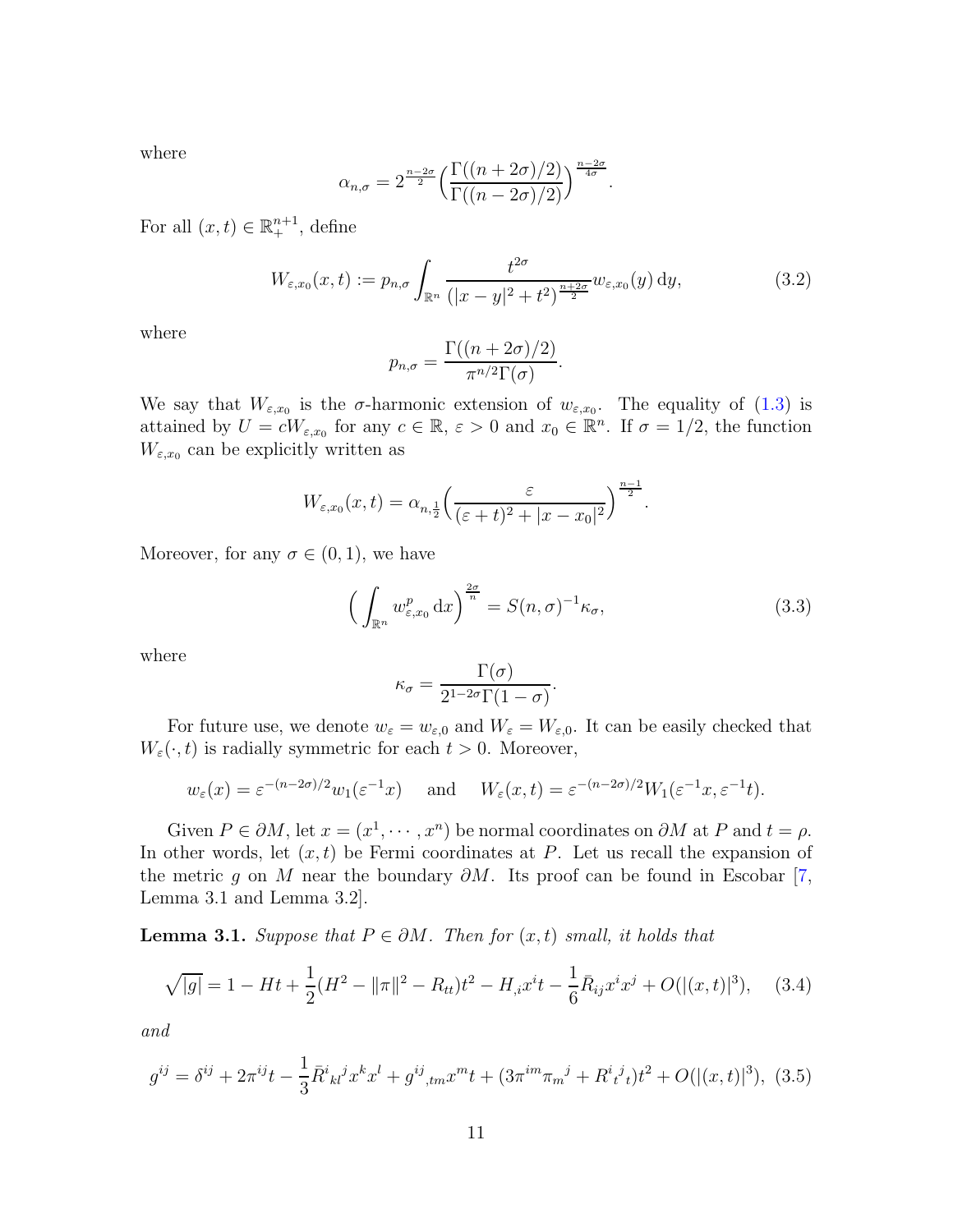*where* H *is the mean curvature of*  $\partial M$ ,  $\pi^{ij}$  *are the components of the second fundamental form*  $\pi$  *of*  $\partial M$  *and*  $\|\pi\|^2 = g^{ik}g^{jl}\pi_{ij}\pi_{kl}$ ,  $\bar{R}^i{}_{kl}{}^j$  *are the components of the induced Riemannian curvature tensor on*  $\partial M$ ,  $R^i_{t}{}^j{}_{t}$  is that of the Riemannian curvature ten $s$ or in M,  $\bar{R}_{ij}$  are the components of the induced Ricci curvature tensor on  $\partial M$ ,  $R_{tt}$ is that of the Ricci curvature tensor in M, and  $H_{,i}$ ,  $g^{ij}$ <sub>,tm</sub> denote the derivative of *the mean curvature and metric tensor, respectively. Every tensor in the expansions is computed at* P*.*

Let  $\delta > 0$  be a fixed small number, define  $B_{\delta}$  and  $\mathcal{B}_{\delta}^{+}$  $\delta$  be the *n*-dimensional ball and the  $(n + 1)$ -dimensional upper half-ball centered at 0 whose radius is  $\delta$ , respectively. Let  $\eta \in C_c^{\infty}(\mathbb{R}^{n+1}_+)$  be a smooth radial cut-off function such that  $0 \leq \eta \leq 1$ ,  $\eta \equiv 1$  in  $\mathcal{B}^+_\delta$  $\delta_{\delta}$  and  $\eta \equiv 0$  in  $\mathbb{R}^{n+1}_+ \setminus \mathcal{B}^+_{2\delta}$ . In the following, we will abuse notations by denoting  $B_{\delta}$ and  $\mathcal{B}_{\delta}$  as the geodesic ball centered at P with radius  $\delta$ .

Now, we define a family of test functions

<span id="page-11-2"></span>
$$
\phi_{\varepsilon} = \eta W_{\varepsilon} - \mu_{\varepsilon} = \begin{cases} W_{\varepsilon} - \mu_{\varepsilon} & \text{in } M \cap \mathcal{B}_{\delta}^{+}, \\ \eta W_{\varepsilon} - \mu_{\varepsilon} & \text{in } M \cap (\mathcal{B}_{2\delta}^{+} \backslash \mathcal{B}_{\delta}^{+}), \\ -\mu_{\varepsilon} & \text{in } M \backslash \mathcal{B}_{2\delta}^{+}, \end{cases}
$$
(3.6)

where  $\mu_{\varepsilon} > 0$  is chosen such that

<span id="page-11-0"></span>
$$
\int_{\partial M} |\phi_{\varepsilon}|^{p-2} \phi_{\varepsilon} \, \mathrm{d} s_g = 0,\tag{3.7}
$$

therefore,  $\phi_{\varepsilon} \in \Lambda$ .

In the remainder of this section, we will prove that, under the assumptions of Theorem [1.1,](#page-2-1) for  $\varepsilon > 0$  small enough,

$$
\frac{\int_{M}\rho^{1-2\sigma}|\nabla_{g}\phi_{\varepsilon}|^{2}\,\mathrm{d}v_{g}}{(\int_{\partial M}|\phi_{\varepsilon}|^{p}\,\mathrm{d}s_{g})^{2/p}}
$$

thus by Proposition [2.3,](#page-4-2) Theorem [1.1](#page-2-1) is proved.

We first estimate  $\mu_{\varepsilon}$ . Thanks to the definition of  $\phi_{\varepsilon}$ , we have that

<span id="page-11-1"></span>
$$
\int_{\partial M \setminus B_{2\delta}} |\phi_{\varepsilon}|^{p-2} \phi_{\varepsilon} \, \mathrm{d} s_g \sim -\mu_{\varepsilon}^{\frac{n+2\sigma}{n-2\sigma}}. \tag{3.8}
$$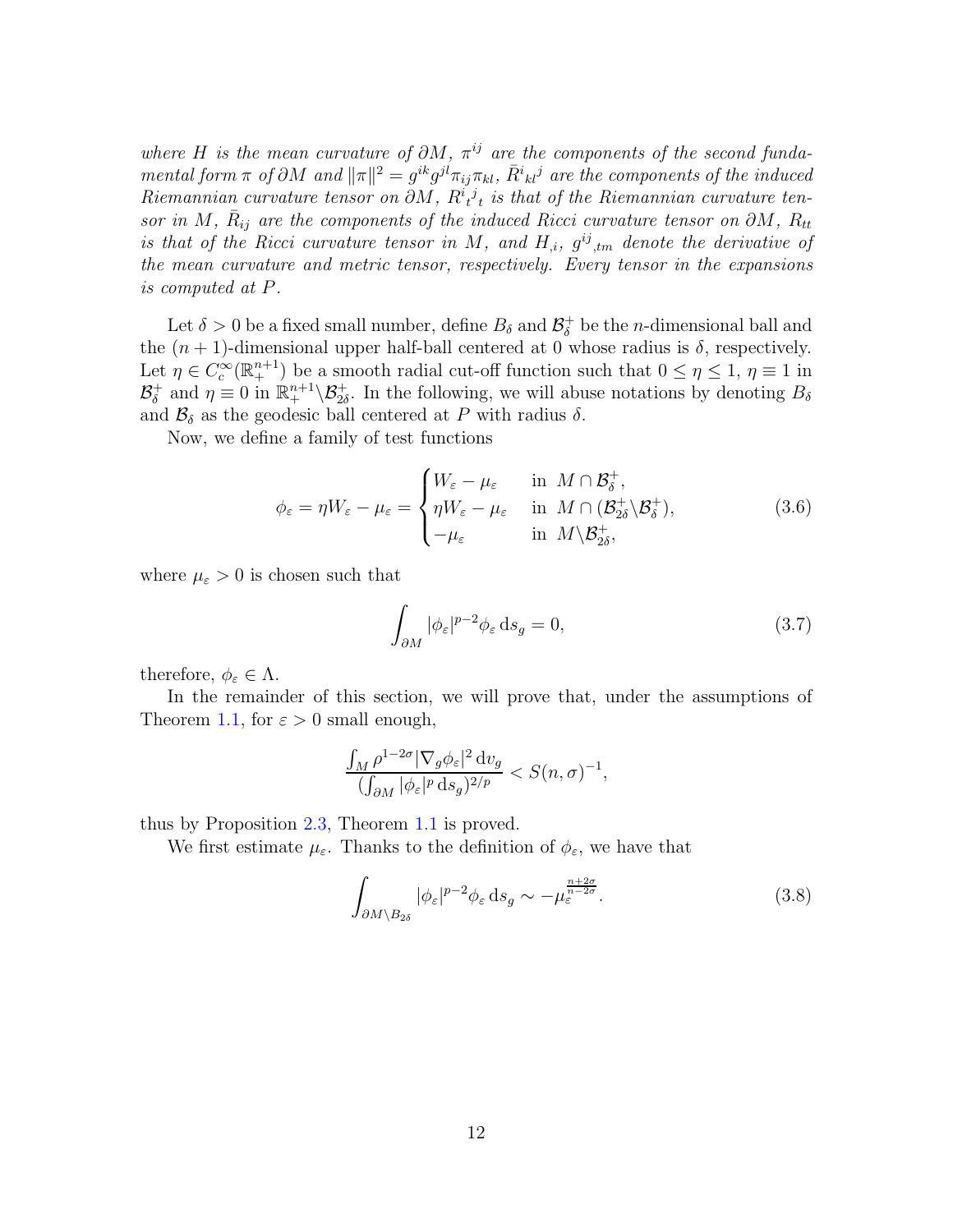On the other hand, we get from [\(3.4\)](#page-10-0) that, when  $\varepsilon \to 0$ ,

<span id="page-12-0"></span>
$$
\int_{\partial M \cap B_{2\delta}} |\phi_{\varepsilon}|^{p-2} \phi_{\varepsilon} ds_{g}
$$
\n
$$
= \int_{0}^{2\delta} \int_{S(r)} |\eta(r)\alpha_{n,\sigma}\left(\frac{\varepsilon}{\varepsilon^{2} + r^{2}}\right)^{\frac{n-2\sigma}{2}} - \mu_{\varepsilon} \Big|^{\frac{4\sigma}{n-2\sigma}} \left(\eta(r)\alpha_{n,\sigma}\left(\frac{\varepsilon}{\varepsilon^{2} + r^{2}}\right)^{\frac{n-2\sigma}{2}} - \mu_{\varepsilon}\right) \sqrt{|g|} d\sigma dr
$$
\n
$$
\sim \int_{0}^{2\delta} \int_{S(r)} |\eta(r)\alpha_{n,\sigma}\left(\frac{\varepsilon}{\varepsilon^{2} + r^{2}}\right)^{\frac{n-2\sigma}{2}} - \mu_{\varepsilon} \Big|^{\frac{4\sigma}{n-2\sigma}} \left(\eta(r)\alpha_{n,\sigma}\left(\frac{\varepsilon}{\varepsilon^{2} + r^{2}}\right)^{\frac{n-2\sigma}{2}} - \mu_{\varepsilon}\right) d\sigma dr
$$
\n
$$
\sim \int_{0}^{2\delta} |\eta(r)\alpha_{n,\sigma}\left(\frac{\varepsilon}{\varepsilon^{2} + r^{2}}\right)^{\frac{n-2\sigma}{2}} - \mu_{\varepsilon} \Big|^{\frac{4\sigma}{n-2\sigma}} \left(\eta(r)\alpha_{n,\sigma}\left(\frac{\varepsilon}{\varepsilon^{2} + r^{2}}\right)^{\frac{n-2\sigma}{2}} - \mu_{\varepsilon}\right) r^{n-1} dr
$$
\n
$$
\sim \varepsilon^{-\sigma + \frac{n}{2}} \int_{0}^{2\delta/\varepsilon} |\eta(\varepsilon s)\alpha_{n,\sigma}\left(\frac{1}{1+s^{2}}\right)^{\frac{n-2\sigma}{2}} - \varepsilon^{\frac{n-2\sigma}{2}} \mu_{\varepsilon} \Big|^{\frac{4\sigma}{n-2\sigma}} \left(\eta(\varepsilon s)\alpha_{n,\sigma}\left(\frac{1}{1+s^{2}}\right)^{\frac{n-2\sigma}{2}} - \varepsilon^{\frac{n-2\sigma}{2}} \right) \tag{3.9}
$$

where d $\sigma$  is the volume element of  $S(r) = \{Q \in \partial M \mid \text{dist}_g(Q, P) = r\}.$  Choosing a subsequence if necessary, we can suppose that  $\varepsilon^{\frac{n-2\sigma}{2}}\mu_{\varepsilon} \to 0$  as  $\varepsilon \to 0$ .

Combining  $(3.7)$ ,  $(3.8)$ , and  $(3.9)$ , we obtain

<span id="page-12-1"></span>
$$
\mu_{\varepsilon} \sim \varepsilon^{\frac{(n-2\sigma)^2}{2(n+2\sigma)}} \tag{3.10}
$$

as  $\varepsilon \to 0$ .

In order to prove Theorem [1.1,](#page-2-1) we distinguish two cases. Case 1.  $n = 3, \sigma \in (0, 1/2), H(P) > 0$  or  $n \ge 4, \sigma \in (0, 1), H(P) > 0.$ **Step 1:** Computation of  $(\int_{\partial M} |\phi_{\varepsilon}|^p \, ds_g)^{-2/p}$ . By the definition of  $\phi_{\varepsilon}$ , we have that

$$
\int_{\partial M} |\phi_{\varepsilon}|^p \, \mathrm{d}s_g
$$
\n
$$
= \int_{\partial M \setminus B_{2\delta}} |\phi_{\varepsilon}|^p \, \mathrm{d}s_g + \int_{\partial M \cap B_{2\delta}} |\phi_{\varepsilon}|^p \, \mathrm{d}s_g
$$
\n
$$
= \mu_{\varepsilon}^p \operatorname{Vol}(\partial M \setminus B_{2\delta}) + \int_0^{2\delta} \int_{S(r)} \left| \eta(r) \alpha_{n,\sigma} \left( \frac{\varepsilon}{\varepsilon^2 + r^2} \right)^{\frac{n-2\sigma}{2}} - \mu_{\varepsilon} \right|^{\frac{2n}{n-2\sigma}} \sqrt{|g|} \, \mathrm{d}\sigma \, \mathrm{d}r.
$$

It follows from [\(3.4\)](#page-10-0) that

$$
\sqrt{|g|}(x,0) = 1 - \frac{\bar{R}_{ij}(P)}{6}x^{i}x^{j} + O(|x|^{3}).
$$

Therefore,

$$
\int_{S(r)} \sqrt{|g|} d\sigma = \omega_{n-1} r^{n-1} \left( 1 - \frac{\bar{R}(P)}{6n} r^2 + o(r^2) \right),
$$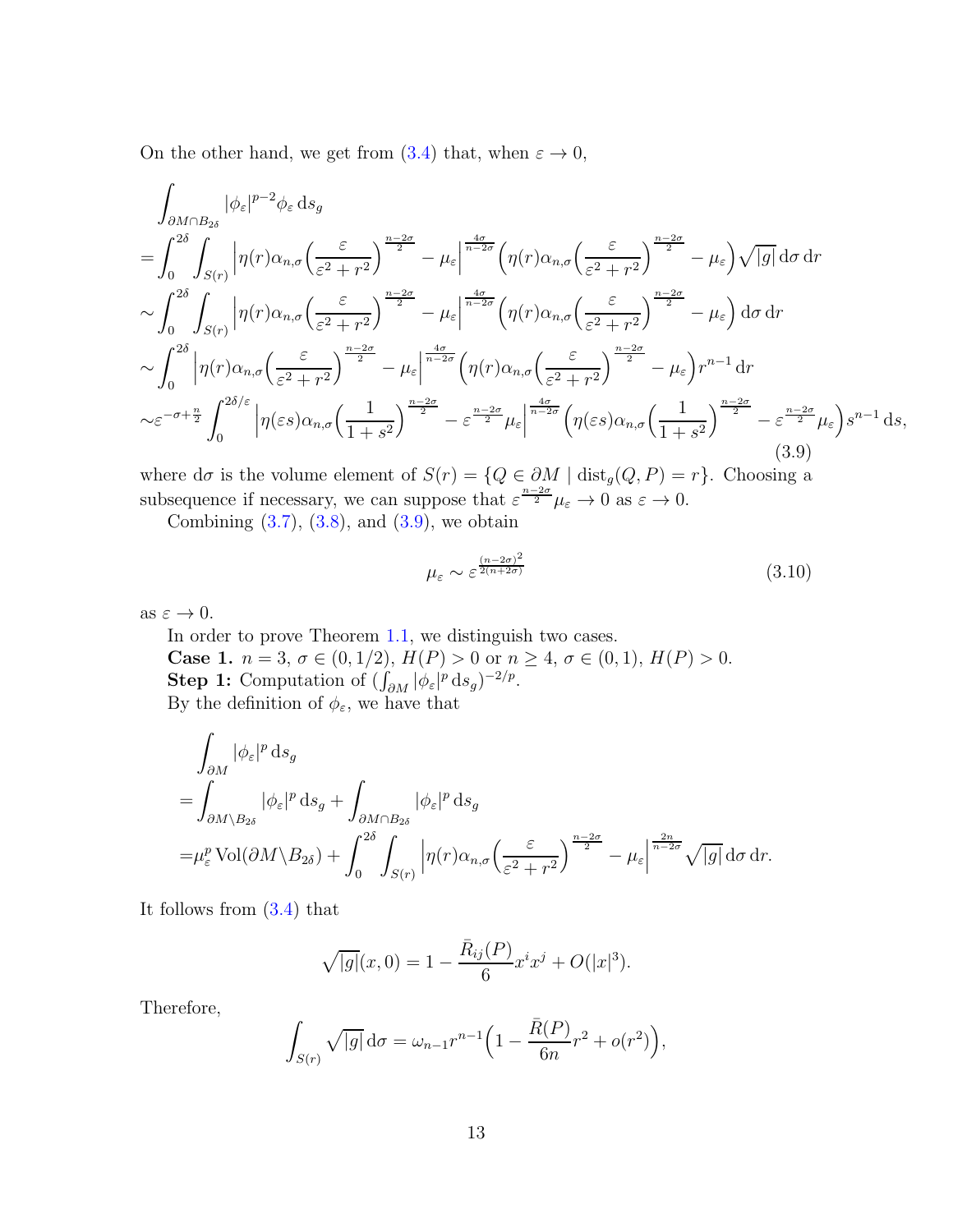where  $\bar{R}$  is the scalar curvature of  $\partial M.$  Hence,

<span id="page-13-2"></span>
$$
\int_{\partial M} |\phi_{\varepsilon}|^p \, ds_g
$$
\n
$$
= \mu_{\varepsilon}^p \operatorname{Vol}(\partial M \setminus B_{2\delta}) + \int_0^{2\delta} \int_{S(r)} \left| \eta(r) \alpha_{n,\sigma} \left( \frac{\varepsilon}{\varepsilon^2 + r^2} \right)^{\frac{n-2\sigma}{2}} - \mu_{\varepsilon} \right|^{\frac{2n}{n-2\sigma}} \sqrt{|g|} \, d\sigma \, dr
$$
\n
$$
= \mu_{\varepsilon}^p \operatorname{Vol}(\partial M \setminus B_{2\delta})
$$
\n
$$
+ \omega_{n-1} \int_0^{2\delta} \left| \eta(r) \alpha_{n,\sigma} \left( \frac{\varepsilon}{\varepsilon^2 + r^2} \right)^{\frac{n-2\sigma}{2}} - \mu_{\varepsilon} \right|^{\frac{2n}{n-2\sigma}} r^{n-1} \left( 1 - \frac{\bar{R}(P)}{6n} r^2 + o(r^2) \right) \, dr
$$
\n
$$
= \mu_{\varepsilon}^p \operatorname{Vol}(\partial M \setminus B_{2\delta})
$$
\n
$$
+ \omega_{n-1} \int_0^{2\delta/\varepsilon} \left| \eta(\varepsilon s) \alpha_{n,\sigma} \left( \frac{1}{1+s^2} \right)^{\frac{n-2\sigma}{2}} - \varepsilon^{\frac{n-2\sigma}{2}} \mu_{\varepsilon} \right|^{\frac{2n}{n-2\sigma}} s^{n-1} \left( 1 - \frac{\bar{R}(P)}{6n} \varepsilon^2 s^2 + \varepsilon^2 o(s^2) \right) \, ds
$$
\n
$$
= \mu_{\varepsilon}^p \operatorname{Vol}(\partial M \setminus B_{2\delta}) + \omega_{n-1} \alpha_{n,\sigma}^{2n/(n-2\sigma)} \int_0^{\infty} \frac{s^{n-1}}{(1+s^2)^n} \left( 1 - \frac{\bar{R}(P)}{6n} \varepsilon^2 s^2 + \varepsilon^2 o(s^2) \right) \, ds + O(\varepsilon^n).
$$
\n(3.11)

By the change of variables  $s = \varepsilon^{-1}r$ , [\(3.1\)](#page-9-1) and [\(3.3\)](#page-10-1), we have

<span id="page-13-0"></span>
$$
\omega_{n-1} \alpha_{n,\sigma}^{2n/(n-2\sigma)} \int_0^\infty \frac{s^{n-1}}{(1+s^2)^n} ds = \omega_{n-1} \alpha_{n,\sigma}^{2n/(n-2\sigma)} \int_0^\infty \frac{\varepsilon^n}{(\varepsilon^2 + r^2)^n} r^{n-1} dr
$$

$$
= \alpha_{n,\sigma}^{2n/(n-2\sigma)} \int_{\mathbb{R}^n} \left( \frac{\varepsilon}{\varepsilon^2 + |x|^2} \right)^n dx
$$

$$
= \int_{\mathbb{R}^n} w_\varepsilon^p dx
$$

$$
= (S(n,\sigma)^{-1} \kappa_\sigma)^{n/2\sigma}.
$$
\n(3.12)

Using integration by parts, we have

$$
\int_0^\infty \frac{s^{n+1}}{(1+s^2)^n} ds = \int_0^\infty \frac{(1+s^2)s^{n-1} - s^{n-1}}{(1+s^2)^n} ds
$$
  
= 
$$
\int_0^\infty \frac{s^{n-1}}{(1+s^2)^{n-1}} ds - \int_0^\infty \frac{s^{n-1}}{(1+s^2)^n} ds
$$
  
= 
$$
\frac{2(n-1)}{n} \int_0^\infty \frac{s^{n+1}}{(1+s^2)^n} ds - \int_0^\infty \frac{s^{n-1}}{(1+s^2)^n} ds,
$$

therefore,

<span id="page-13-1"></span>
$$
\int_0^\infty \frac{s^{n+1}}{(1+s^2)^n} ds = \frac{n}{n-2} \int_0^\infty \frac{s^{n-1}}{(1+s^2)^n} ds
$$
  
= 
$$
\frac{n}{(n-2)\omega_{n-1}\alpha_{n,\sigma}^{2n/(n-2\sigma)}} (S(n,\sigma)^{-1} \kappa_\sigma)^{n/2\sigma}.
$$
 (3.13)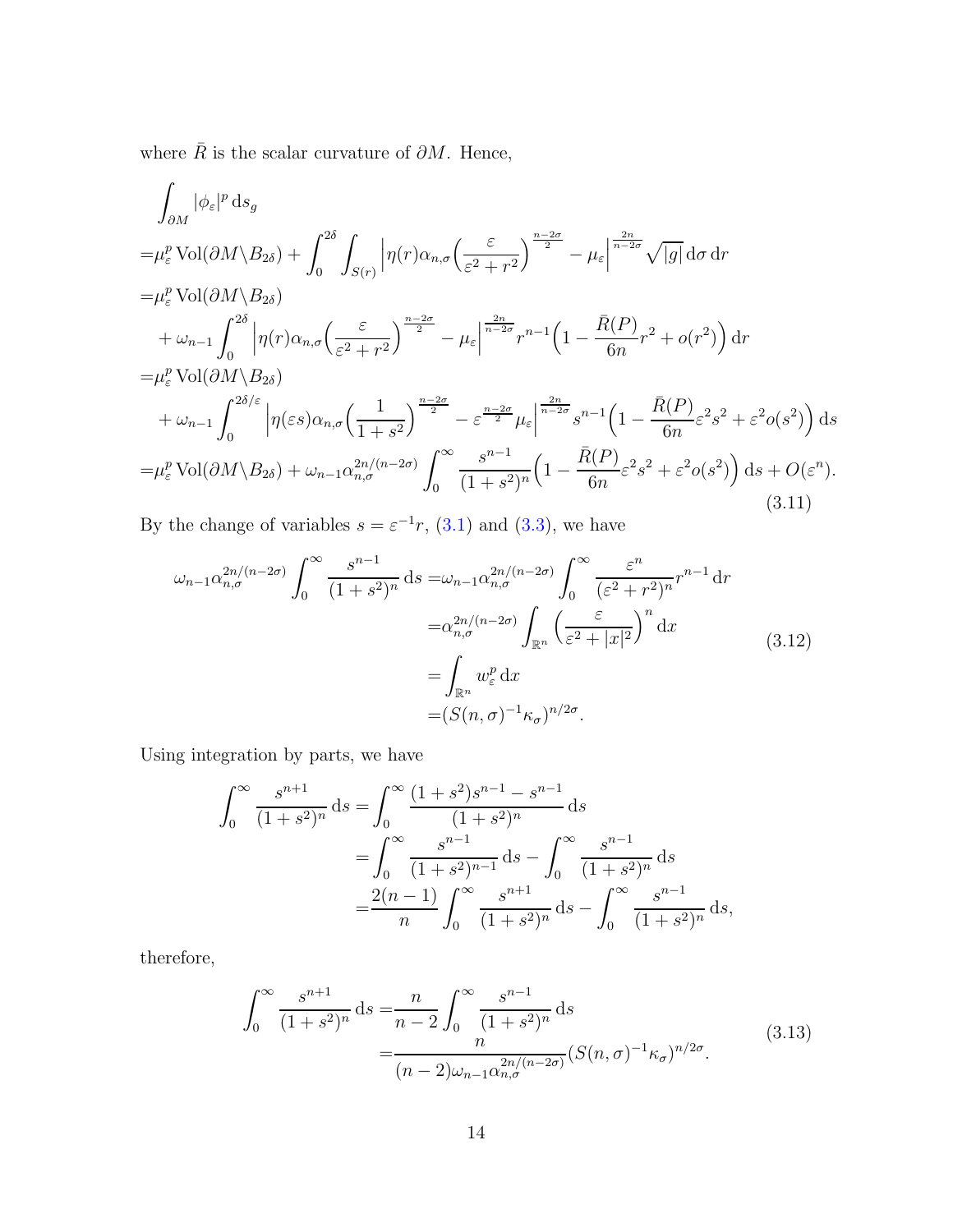Now inserting [\(3.10\)](#page-12-1), [\(3.12\)](#page-13-0), [\(3.13\)](#page-13-1) into [\(3.11\)](#page-13-2), we obtain

$$
\int_{\partial M} |\phi_{\varepsilon}|^p \, ds_g
$$
\n
$$
= \mu_{\varepsilon}^p \operatorname{Vol}(\partial M \setminus B_{2\delta}) + \omega_{n-1} \alpha_{n,\sigma}^{2n/(n-2\sigma)} \int_0^{\infty} \frac{s^{n-1}}{(1+s^2)^n} \left(1 - \frac{\bar{R}(P)}{6n} \varepsilon^2 s^2 + \varepsilon^2 o(s^2)\right) \, ds + O(\varepsilon^n)
$$
\n
$$
= O(\varepsilon^{\frac{n(n-2\sigma)}{n+2\sigma}}) + (S(n,\sigma)^{-1} \kappa_{\sigma})^{n/2\sigma} - \frac{\bar{R}(P)}{6(n-2)} (S(n,\sigma)^{-1} \kappa_{\sigma})^{n/2\sigma} \varepsilon^2 + o(\varepsilon^2) + O(\varepsilon^n)
$$
\n
$$
= (S(n,\sigma)^{-1} \kappa_{\sigma})^{n/2\sigma} \left(1 - \frac{\bar{R}(P)}{6(n-2)} \varepsilon^2 + o(\varepsilon^2) + O(\varepsilon^n) + O(\varepsilon^{\frac{n(n-2\sigma)}{n+2\sigma}})\right).
$$

If  $n = 3$ , we have

$$
\int_{\partial M} |\phi_{\varepsilon}|^p \, ds_g = \begin{cases} (S(n,\sigma)^{-1} \kappa_{\sigma})^{n/2\sigma} (1 - \frac{\bar{R}(P)}{6(n-2)} \varepsilon^2 + o(\varepsilon^2)) & \text{if } 0 < \sigma < 3/10, \\ (S(n,\sigma)^{-1} \kappa_{\sigma})^{n/2\sigma} (1 + O(\varepsilon^{\frac{3(3-2\sigma)}{3+2\sigma}})) & \text{if } 3/10 \le \sigma < 1. \end{cases}
$$

Hence,

<span id="page-14-1"></span>
$$
\begin{split} &\left(\int_{\partial M} |\phi_{\varepsilon}|^p \, \mathrm{d}s_g\right)^{-2/p} \\ &= \begin{cases} (S(n,\sigma)^{-1}\kappa_{\sigma})^{-(n-2\sigma)/2\sigma} (1 + \frac{(n-2\sigma)\bar{R}(P)}{6n(n-2)}\varepsilon^2 + o(\varepsilon^2)) & \text{if } 0 < \sigma < 3/10, \\ (S(n,\sigma)^{-1}\kappa_{\sigma})^{-(n-2\sigma)/2\sigma} (1 + O(\varepsilon^{\frac{3(3-2\sigma)}{3+2\sigma}})) & \text{if } 3/10 \leq \sigma < 1. \end{cases} \end{split} \tag{3.14}
$$

Similarly, we have, if  $n=4,$ 

<span id="page-14-2"></span>
$$
\begin{aligned}\n&\left(\int_{\partial M} |\phi_{\varepsilon}|^p \, ds_g\right)^{-2/p} \\
&= \begin{cases}\n(S(n,\sigma)^{-1} \kappa_{\sigma})^{-(n-2\sigma)/2\sigma} (1 + \frac{(n-2\sigma)\bar{R}(P)}{6n(n-2)} \varepsilon^2 + o(\varepsilon^2)) & \text{if } 0 < \sigma < 2/3, \\
(S(n,\sigma)^{-1} \kappa_{\sigma})^{-(n-2\sigma)/2\sigma} (1 + O(\varepsilon^{\frac{4(2-\sigma)}{2+\sigma}})) & \text{if } 2/3 \leq \sigma < 1.\n\end{cases}\n\end{aligned} \tag{3.15}
$$

If  $n \geq 5$ ,

<span id="page-14-3"></span>
$$
\left(\int_{\partial M} |\phi_{\varepsilon}|^p \, ds_g\right)^{-2/p} = \left(S(n,\sigma)^{-1} \kappa_{\sigma}\right)^{-\frac{n-2\sigma}{2\sigma}} \left(1 + \frac{(n-2\sigma)\bar{R}(P)}{6n(n-2)}\varepsilon^2 + o(\varepsilon^2)\right). \tag{3.16}
$$

By the definition [\(3.6\)](#page-11-2) of the function  $\phi_\varepsilon,$ 

<span id="page-14-0"></span>
$$
\int_{M} \rho^{1-2\sigma} |\nabla_{g} \phi_{\varepsilon}|^{2} dv_{g} = \int_{\mathcal{B}^{+}_{\delta}} \rho^{1-2\sigma} |\nabla_{g} \phi_{\varepsilon}|^{2} dv_{g}
$$
\n
$$
= \int_{\mathcal{B}^{+}_{\delta}} t^{1-2\sigma} |\nabla_{g} W_{\varepsilon}|^{2} dv_{g} + \int_{\mathcal{B}^{+}_{2\delta} \setminus \mathcal{B}^{+}_{\delta}} t^{1-2\sigma} |\nabla_{g} \phi_{\varepsilon}|^{2} dv_{g}
$$
\n
$$
=: I_{1} + I_{2}.
$$
\n(3.17)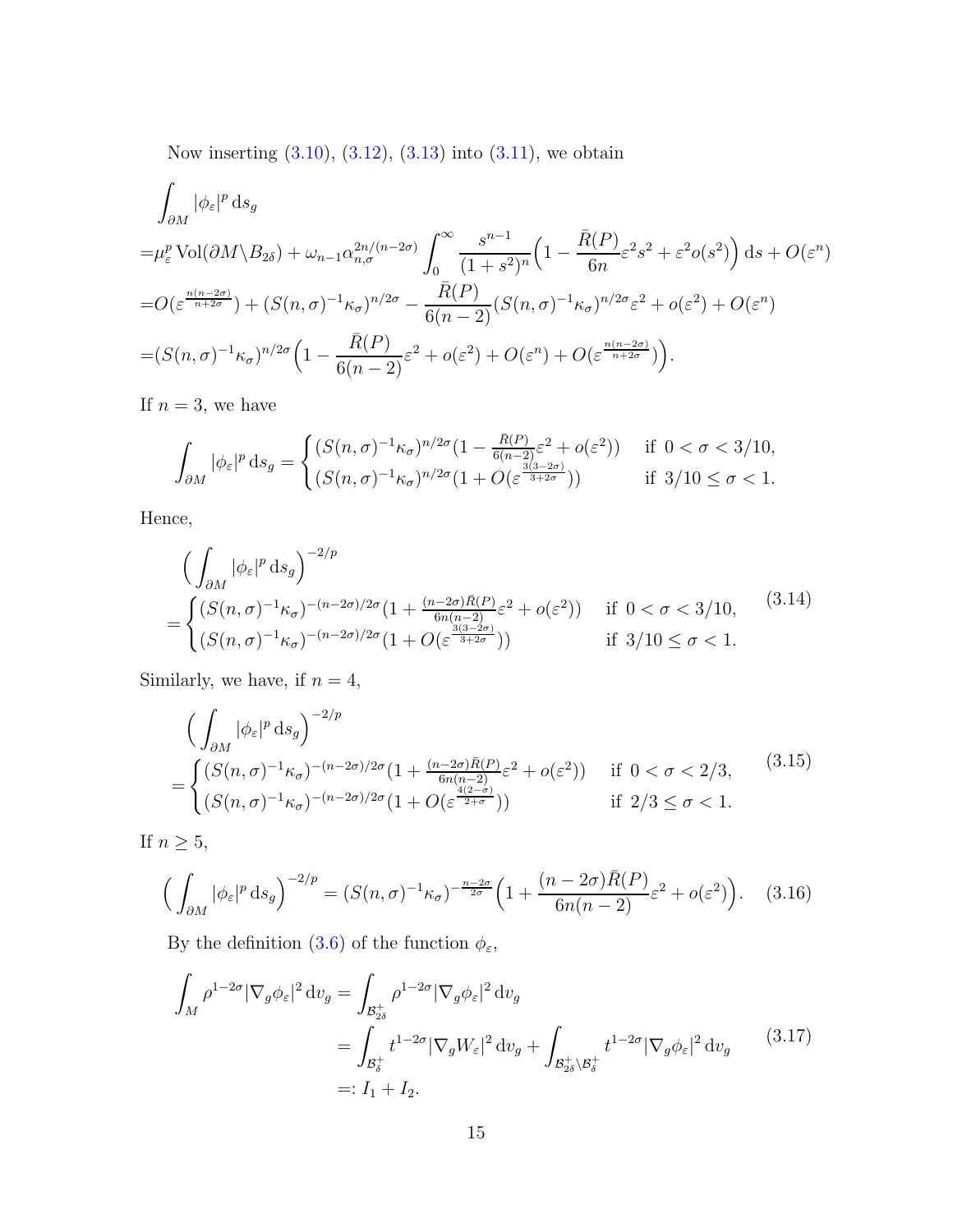For the rest of this paper, we set

$$
|\nabla U|^2 = (\partial_{x_1} U)^2 + \cdots + (\partial_{x_n} U)^2 + (\partial_t U)^2, \quad |\nabla_x U|^2 = (\partial_{x_1} U)^2 + \cdots + (\partial_{x_n} U)^2.
$$

#### **Step 2:** Computation of  $I_1$ .

Before starting the computation, let us make one useful observation. For any  $k \in \mathbb{N}$ , we get from Lemma [A.1](#page-23-0) that

<span id="page-15-0"></span>
$$
\int_{\mathcal{B}_{\delta}^+} t^{1-2\sigma}(|(x,t)|^k |\nabla W_{\varepsilon}|^2) dx dt = \begin{cases} O(\varepsilon^k) & \text{if } n > 2\sigma + k, \\ O(\varepsilon^k \log(\delta/\varepsilon)) & \text{if } n = 2\sigma + k, \\ O(\varepsilon^k(\delta/\varepsilon)^{2\sigma + k - n}) & \text{if } n < 2\sigma + k. \end{cases}
$$
(3.18)

Using  $(3.5)$ , we get

$$
I_{1} = \int_{\mathcal{B}_{\delta}^{+}} t^{1-2\sigma} |\nabla_{g} W_{\varepsilon}|^{2} dv_{g}
$$
  
\n
$$
= \int_{\mathcal{B}_{\delta}^{+}} t^{1-2\sigma} (g^{ij} \partial_{i} W_{\varepsilon}(x, t) \partial_{j} W_{\varepsilon}(x, t) + (\partial_{t} W_{\varepsilon}(x, t))^{2}) dv_{g}
$$
  
\n
$$
= \int_{\mathcal{B}_{\delta}^{+}} t^{1-2\sigma} |\nabla W_{\varepsilon}|^{2} dv_{g} + 2\pi^{ij} (P) \int_{\mathcal{B}_{\delta}^{+}} t^{2-2\sigma} \partial_{i} W_{\varepsilon} \partial_{j} W_{\varepsilon} dv_{g}
$$
  
\n
$$
+ \int_{\mathcal{B}_{\delta}^{+}} t^{1-2\sigma} O(|(x, t)|^{2}) |\nabla_{x} W_{\varepsilon}|^{2} dv_{g}.
$$

By  $(3.4)$ , we have

<span id="page-15-2"></span>
$$
I_1 = \int_{\mathcal{B}_{\delta}^+} t^{1-2\sigma} |\nabla W_{\varepsilon}|^2 dx dt - H(P) \int_{\mathcal{B}_{\delta}^+} t^{2-2\sigma} |\nabla W_{\varepsilon}|^2 dx dt + 2\pi^{ij}(P) \int_{\mathcal{B}_{\delta}^+} t^{2-2\sigma} \partial_i W_{\varepsilon} \partial_j W_{\varepsilon} dx dt + \int_{\mathcal{B}_{\delta}^+} t^{1-2\sigma} O(|(x,t)|^2) |\nabla W_{\varepsilon}|^2 dx dt.
$$
\n(3.19)

Since  $W_{\varepsilon}$  is the extremal function of  $(1.3)$ , it follows from  $(3.3)$  that

<span id="page-15-1"></span>
$$
\int_{\mathcal{B}_{\delta}^{+}} t^{1-2\sigma} |\nabla W_{\varepsilon}|^{2} dx dt \leq \int_{\mathbb{R}_{+}^{n+1}} t^{1-2\sigma} |\nabla W_{\varepsilon}|^{2} dx dt
$$

$$
= S(n, \sigma)^{-1} \Big( \int_{\mathbb{R}^{n}} w_{\varepsilon}^{\frac{2n}{n-2\sigma}} dx \Big)^{\frac{n-2\sigma}{n}} \tag{3.20}
$$

$$
= \kappa_{\sigma}^{\frac{n-2\sigma}{2\sigma}} S(n, \sigma)^{-\frac{n}{2\sigma}}.
$$

On the other hand, since  $\partial_i W_{\varepsilon}$  is odd in  $x_i$  and  $\pi^{ij}\delta_{ij} = H$  at the point P, using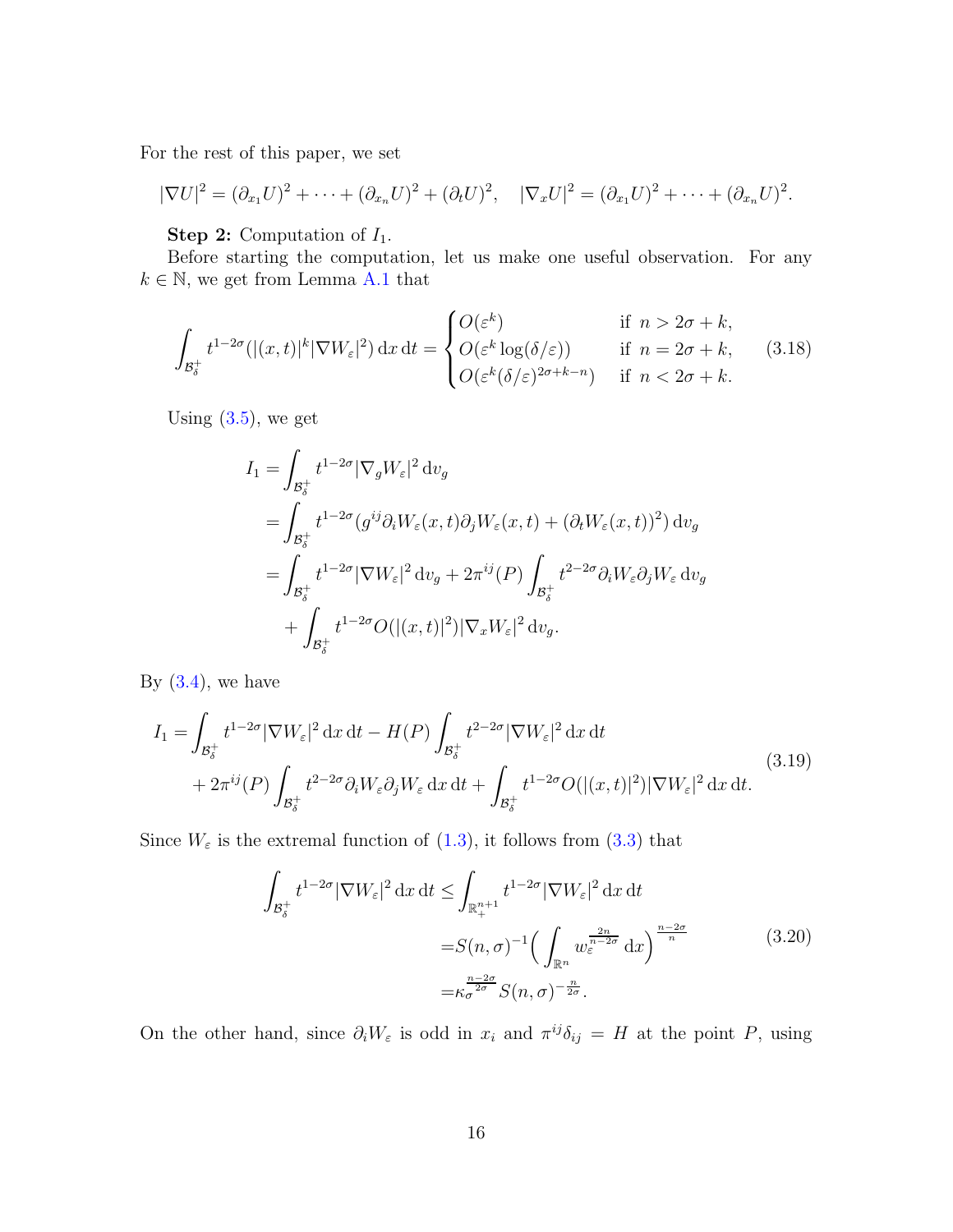$(3.18)$  and the positivity of  $H(P)$ , it holds that

<span id="page-16-0"></span>
$$
- H(P) \int_{\mathcal{B}_{\delta}^{+}} t^{2-2\sigma} |\nabla W_{\varepsilon}|^{2} dx dt + 2\pi^{ij}(P) \int_{\mathcal{B}_{\delta}^{+}} t^{2-2\sigma} \partial_{i} W_{\varepsilon} \partial_{j} W_{\varepsilon} dx dt
$$
  
\n
$$
= - H(P) \int_{\mathcal{B}_{\delta}^{+}} t^{2-2\sigma} |\nabla W_{\varepsilon}|^{2} dx dt + \frac{2}{n} H(P) \int_{\mathcal{B}_{\delta}^{+}} t^{2-2\sigma} |\nabla_{x} W_{\varepsilon}|^{2} dx dt
$$
  
\n
$$
\leq - H(P) \int_{\mathcal{B}_{\delta}^{+}} t^{2-2\sigma} |\nabla W_{\varepsilon}|^{2} dx dt + \frac{2}{n} H(P) \int_{\mathcal{B}_{\delta}^{+}} t^{2-2\sigma} |\nabla W_{\varepsilon}|^{2} dx dt
$$
  
\n
$$
\sim \frac{2-n}{n} H(P) \varepsilon
$$
  
\n
$$
\leq - CH(P) \varepsilon,
$$
 (3.21)

where  $C > 0$ . Applying  $(3.18)$  again, we get

<span id="page-16-1"></span>
$$
\int_{\mathcal{B}_{\delta}^+} t^{1-2\sigma} O(|(x,t)|^2) |\nabla W_{\varepsilon}|^2 dx dt = O(\varepsilon^2),
$$
\n(3.22)

if  $n > 2\sigma + 2$ .

Inserting  $(3.20), (3.21)$  $(3.20), (3.21)$  and  $(3.22)$  into  $(3.19)$ , we obtain

<span id="page-16-4"></span>
$$
I_1 \le \kappa_{\sigma}^{\frac{n-2\sigma}{2\sigma}} S(n,\sigma)^{-\frac{n}{2\sigma}} - CH(P)\varepsilon + O(\varepsilon^2),\tag{3.23}
$$

where  $C > 0$ .

**Step 3:** Computation of  $I_2$ .

Note that

$$
|\nabla_g \phi_{\varepsilon}|^2 \leq C|\nabla \phi_{\varepsilon}|^2 \leq C(\eta^2 |\nabla W_{\varepsilon}|^2 + W_{\varepsilon}^2 |\nabla \eta|^2),
$$

so that, because of the structure of the cut-off function  $\eta$ ,

<span id="page-16-2"></span>
$$
|\nabla_g \phi_\varepsilon|^2 \le C|\nabla W_\varepsilon|^2 + \frac{C}{\delta^2} W_\varepsilon^2. \tag{3.24}
$$

Moreover, using the fact that  $W_{\varepsilon}(\varepsilon x, \varepsilon t) = \varepsilon^{-(n-2\sigma)/2} W_1(x, t)$ , we have, if  $n > 2\sigma + 2$ ,

<span id="page-16-3"></span>
$$
\int_{\mathcal{B}_{2\delta}^+\backslash\mathcal{B}_{\delta}^+} t^{1-2\sigma} W_{\varepsilon}^2 \, \mathrm{d}x \, \mathrm{d}t = \varepsilon^2 \int_{\mathcal{B}_{2\delta/\varepsilon}^+\backslash\mathcal{B}_{\delta/\varepsilon}^+} t^{1-2\sigma} W_1^2 \, \mathrm{d}x \, \mathrm{d}t = \varepsilon^2 o(1),\tag{3.25}
$$

because by Lemma [A.1,](#page-23-0) the integral  $\int_{\mathbb{R}^{n+1}_+} t^{1-2\sigma} W_1^2 dx dt$  is finite and  $\delta/\varepsilon \to \infty$  as  $\varepsilon \to 0.$ 

On the other hand, if  $n > 2\sigma + 2$ , then using Lemma [A.1](#page-23-0) we have

$$
\Big(\frac{\delta}{\varepsilon}\Big)^2 \int_{\mathcal{B}^+_{2\delta/\varepsilon}\backslash \mathcal{B}^+_{\delta/\varepsilon}} t^{1-2\sigma} |\nabla W_1|^2 \,\mathrm{d} x\,\mathrm{d} t \le \int_{\mathcal{B}^+_{2\delta/\varepsilon}\backslash \mathcal{B}^+_{\delta/\varepsilon}} t^{1-2\sigma} |(x,t)|^2 |\nabla W_1|^2 \,\mathrm{d} x\,\mathrm{d} t < \infty.
$$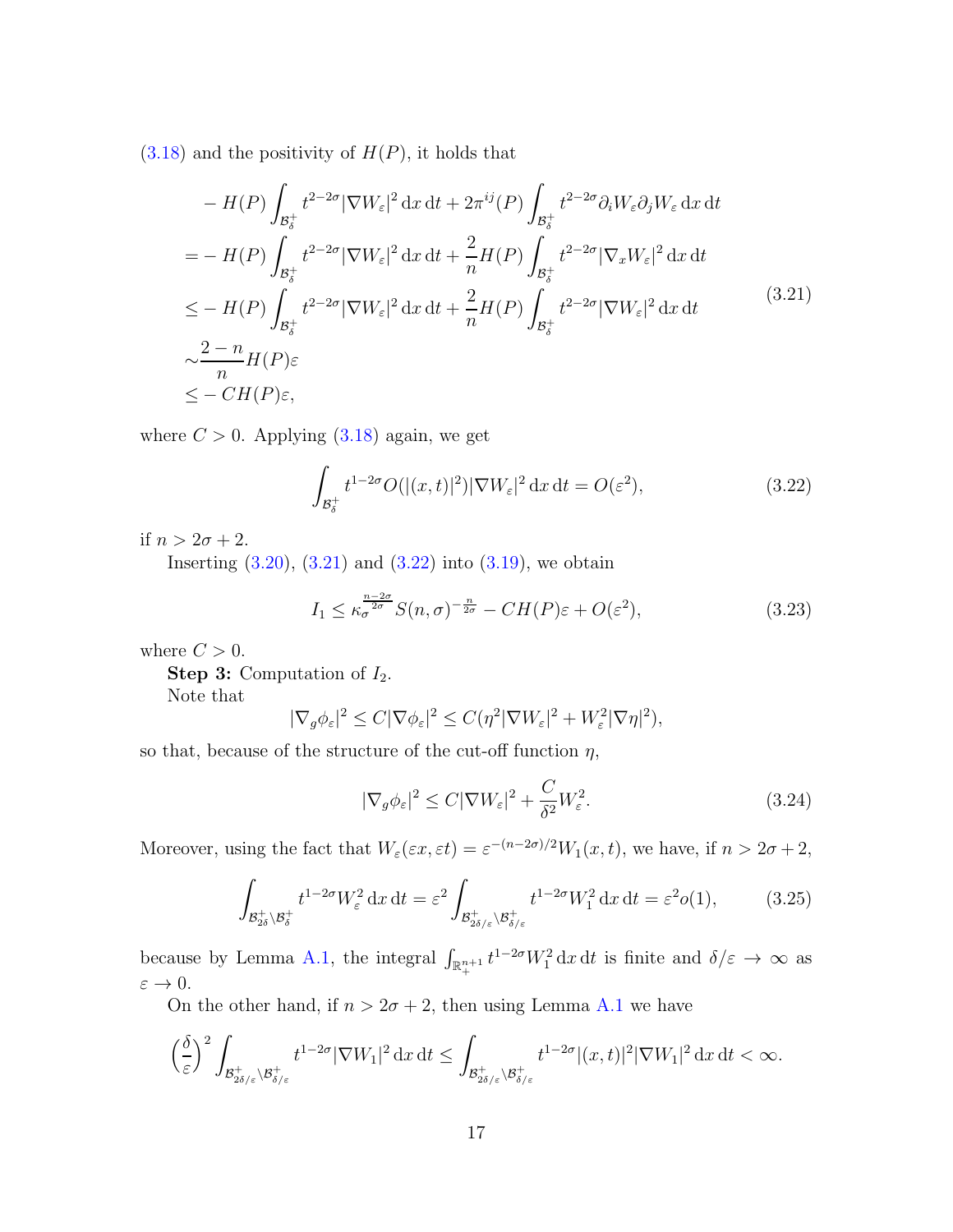Hence,

<span id="page-17-0"></span>
$$
\int_{\mathcal{B}_{2\delta}^+\backslash\mathcal{B}_{\delta}^+} t^{1-2\sigma} |\nabla W_{\varepsilon}|^2 \, \mathrm{d}x \, \mathrm{d}t = \int_{\mathcal{B}_{2\delta/\varepsilon}^+\backslash\mathcal{B}_{\delta/\varepsilon}^+} t^{1-2\sigma} |\nabla W_1|^2 \, \mathrm{d}x \, \mathrm{d}t = O(\varepsilon^2). \tag{3.26}
$$

Putting together  $(3.24)$ ,  $(3.25)$ , and  $(3.26)$ , we obtain

<span id="page-17-1"></span>
$$
I_2 = \int_{\mathcal{B}_{2\delta}^+\backslash \mathcal{B}_{\delta}^+} t^{1-2\sigma} |\nabla_g \phi_{\varepsilon}|^2 dv_g = o(\varepsilon). \tag{3.27}
$$

Step 4: Conclusion.

Firstly, [\(3.17\)](#page-14-0), [\(3.23\)](#page-16-4), and [\(3.27\)](#page-17-1) imply that

$$
\int_M \rho^{1-2\sigma} |\nabla_g \phi_\varepsilon|^2 dv_g \leq \kappa_\sigma^{\frac{n-2\sigma}{2\sigma}} S(n,\sigma)^{-\frac{n}{2\sigma}} - CH(P)\varepsilon + o(\varepsilon).
$$

Moreover, if  $n = 3$ , using  $(3.14)$  we have

$$
\frac{\int_M \rho^{1-2\sigma} |\nabla_g \phi_\varepsilon|^2 dv_g}{(\int_{\partial M} |\phi_\varepsilon|^p ds_g)^{2/p}} = S(n, \sigma)^{-1} - CH(P)\varepsilon + o(\varepsilon) \quad \text{if } 0 < \sigma < 1/2.
$$

If  $n \geq 4$ , it follows from  $(3.15)$  and  $(3.16)$  that

$$
\frac{\int_M \rho^{1-2\sigma} |\nabla_g \phi_\varepsilon|^2 dv_g}{(\int_{\partial M} |\phi_\varepsilon|^p ds_g)^{2/p}} = S(n, \sigma)^{-1} - CH(P)\varepsilon + o(\varepsilon) \quad \text{if } 0 < \sigma < 1.
$$

Using the assumption of the mean curvature  $H(P)$ , we obtain for  $\varepsilon$  small enough,

$$
\frac{\int_{M}\rho^{1-2\sigma}|\nabla_{g}\phi_{\varepsilon}|^{2}\,\mathrm{d}v_{g}}{(\int_{\partial M}|\phi_{\varepsilon}|^{p}\,\mathrm{d}s_{g})^{2/p}}
$$

Using Proposition [2.3,](#page-4-2) this ends the proof of Theorem [1.1](#page-2-1) in this case.

In the rest of this section we deal with the second case.

**Case 2.**  $n \ge 5$ ,  $\sigma \in (0,1)$ ,  $H(P) = 0$  and

$$
\frac{3n^2 - 6n - 4\sigma^2 + 4}{12(1 - \sigma)(n - 1)(n - 2 - 2\sigma)}\bar{R}(P) + \|\pi\|^2(P) + \frac{3n - 2 - 2\sigma}{3n - 6 - 6\sigma}R_{tt}(P) > 0.
$$

Let us still use the notation of the first case.

**Step 1:** Computation of  $I_1$ .

Notice that we may assume that  $P$  is a maximum point of  $H$ . Indeed, if there exists Q such that  $H(Q) > H(P) = 0$ , we can finish the proof using Case 1. Therefore,  $H_i(P) = 0$  for  $1 \leq i \leq n$ . It follows from [\(3.4\)](#page-10-0) that

<span id="page-17-2"></span>
$$
\sqrt{|g|}(x,t) = 1 - \frac{1}{2}(\|\pi\|^2 + R_{tt})t^2 - \frac{1}{6}\bar{R}_{ij}x^ix^j + O(|(x,t)|^3). \tag{3.28}
$$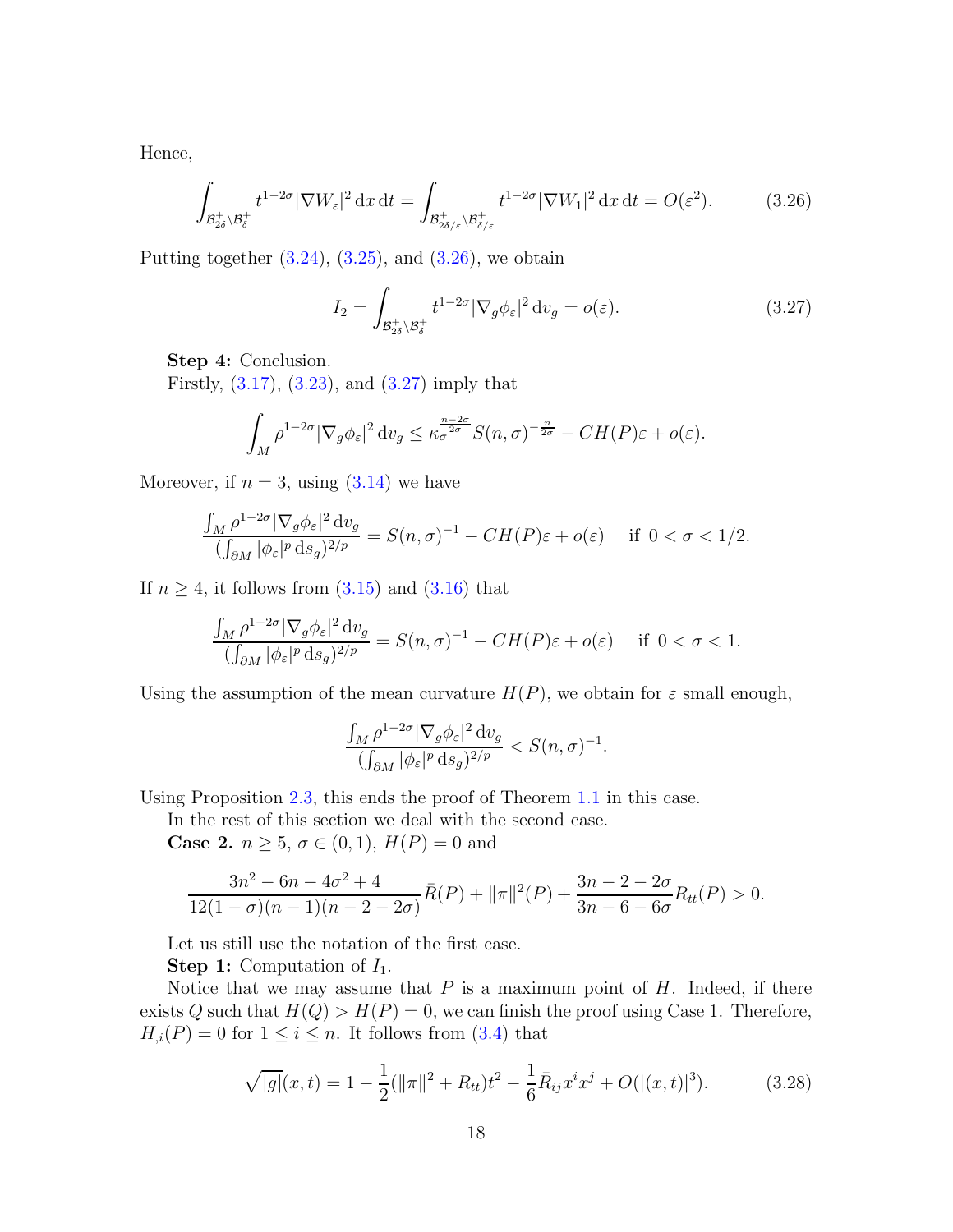Similar to Case 1, using [\(3.5\)](#page-10-2) we have

$$
I_1 = \int_{\mathcal{B}_{\delta}^+} t^{1-2\sigma} |\nabla_g W_{\varepsilon}|^2 dv_g
$$
  
= 
$$
\int_{\mathcal{B}_{\delta}^+} t^{1-2\sigma} (g^{ij} \partial_i W_{\varepsilon}(x, t) \partial_j W_{\varepsilon}(x, t) + (\partial_t W_{\varepsilon}(x, t))^2) dv_g
$$
  
=: 
$$
J_1 + J_2 + J_3 + J_4 + J_5 + J_6,
$$

where

$$
J_1 = \int_{\mathcal{B}_{\delta}^+} t^{1-2\sigma} |\nabla W_{\varepsilon}|^2 dv_g,
$$
  
\n
$$
J_2 = 2\pi^{ij}(P) \int_{\mathcal{B}_{\delta}^+} t^{2-2\sigma} \partial_i W_{\varepsilon} \partial_j W_{\varepsilon} dv_g,
$$
  
\n
$$
J_3 = -\frac{1}{3} \bar{R}^i{}_{kl}{}^j(P) \int_{\mathcal{B}_{\delta}^+} t^{1-2\sigma} x^k x^l \partial_i W_{\varepsilon} \partial_j W_{\varepsilon} dv_g,
$$
  
\n
$$
J_4 = g^{ij}{}_{,tm}(P) \int_{\mathcal{B}_{\delta}^+} t^{2-2\sigma} x^m \partial_i W_{\varepsilon} \partial_j W_{\varepsilon} dv_g,
$$
  
\n
$$
J_5 = (3\pi^{im}(P)\pi_m{}^j(P) + R^i{}_{t}{}^j{}_{t}(P)) \int_{\mathcal{B}_{\delta}^+} t^{3-2\sigma} \partial_i W_{\varepsilon} \partial_j W_{\varepsilon} dv_g,
$$
  
\n
$$
J_6 = \int_{\mathcal{B}_{\delta}^+} t^{1-2\sigma} O(|(x,t)|^3) |\nabla_x W_{\varepsilon}|^2 dv_g.
$$

In the following, we estimate these terms separately. Firstly, by  $(3.28)$  and  $(3.18)$ , we have

$$
J_{1} = \int_{\mathcal{B}_{\delta}^{+}} t^{1-2\sigma} |\nabla W_{\varepsilon}|^{2} dv_{g}
$$
  
\n
$$
= \int_{\mathcal{B}_{\delta}^{+}} t^{1-2\sigma} |\nabla W_{\varepsilon}|^{2} dx dt - \frac{1}{2} (||\pi||^{2} + R_{tt})(P) \int_{\mathcal{B}_{\delta}^{+}} t^{3-2\sigma} |\nabla W_{\varepsilon}|^{2} dx dt
$$
  
\n
$$
- \frac{1}{6} \bar{R}_{ij}(P) \int_{\mathcal{B}_{\delta}^{+}} t^{1-2\sigma} x^{i} x^{j} |\nabla W_{\varepsilon}|^{2} dx dt + \int_{\mathcal{B}_{\delta}^{+}} t^{1-2\sigma} O(|(x, t)|^{3}) |\nabla W_{\varepsilon}|^{2} dx dt
$$
  
\n
$$
= \int_{\mathcal{B}_{\delta}^{+}} t^{1-2\sigma} |\nabla W_{\varepsilon}|^{2} dx dt - \frac{1}{2} (||\pi||^{2} + R_{tt})(P) \int_{\mathcal{B}_{\delta}^{+}} t^{3-2\sigma} |\nabla W_{\varepsilon}|^{2} dx dt
$$
  
\n
$$
- \frac{1}{6n} \bar{R}(P) \int_{\mathcal{B}_{\delta}^{+}} t^{1-2\sigma} |x|^{2} |\nabla W_{\varepsilon}|^{2} dx dt + O(\varepsilon^{3})
$$
  
\n
$$
= \int_{\mathcal{B}_{\delta}^{+}} t^{1-2\sigma} |\nabla W_{\varepsilon}|^{2} dx dt - \frac{1}{2} (||\pi||^{2} + R_{tt})(P) \varepsilon^{2} \int_{\mathcal{B}_{\delta/\varepsilon}^{+}} t^{3-2\sigma} |\nabla W_{1}|^{2} dx dt
$$
  
\n
$$
- \frac{1}{6n} \bar{R}(P) \varepsilon^{2} \int_{\mathcal{B}_{\delta/\varepsilon}^{+}} t^{1-2\sigma} |x|^{2} |\nabla W_{1}|^{2} dx dt + O(\varepsilon^{3})
$$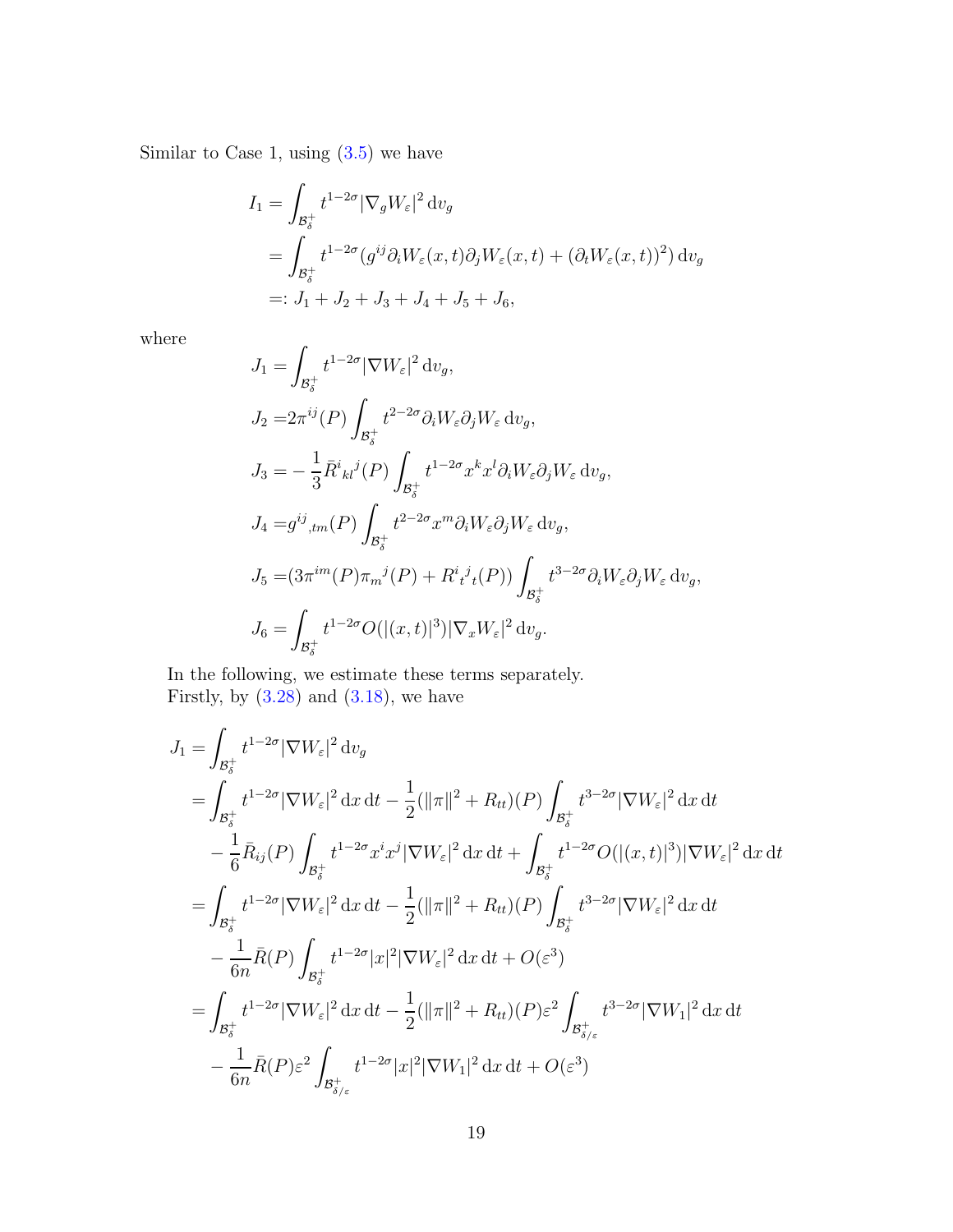if  $n > 2\sigma + 3$ .

Now we try to estimate the second term  $J_2$ . By  $(3.28)$  and  $(3.18)$ , we have

$$
J_2 = 2\pi^{ij}(P) \int_{\mathcal{B}_{\delta}^+} t^{2-2\sigma} \partial_i W_{\varepsilon} \partial_j W_{\varepsilon} \, dv_g
$$
  

$$
\leq 2\pi^{ij}(P) \int_{\mathcal{B}_{\delta}^+} t^{2-2\sigma} \partial_i W_{\varepsilon} \partial_j W_{\varepsilon} \, dx \, dt + C \int_{\mathcal{B}_{\delta}^+} t^{1-2\sigma} |(x,t)|^3 |\nabla W_{\varepsilon}|^2 \, dx \, dt
$$
  

$$
= 2\pi^{ij}(P) \int_{\mathcal{B}_{\delta}^+} t^{2-2\sigma} \partial_i W_{\varepsilon} \partial_j W_{\varepsilon} \, dx \, dt + O(\varepsilon^3).
$$

Since  $\partial_i W_{\varepsilon}$  is odd in  $x_i$  and  $\pi^{ij}(P)\delta_{ij} = H(P) = 0$ , it holds

$$
2\pi^{ij}(P)\int_{\mathcal{B}_{\delta}^+} t^{2-2\sigma} \partial_i W_{\varepsilon} \partial_j W_{\varepsilon} \,dx\,dt = 0.
$$

Therefore,

$$
J_2 = O(\varepsilon^3).
$$

Again using  $(3.28)$  and  $(3.18)$ , we have that

$$
J_3 = -\frac{1}{3} \bar{R}^i{}_{kl}{}^j(P) \int_{\mathcal{B}_\delta^+} t^{1-2\sigma} x^k x^l \partial_i W_\varepsilon \partial_j W_\varepsilon \, dv_g
$$
  
\n
$$
\leq -\frac{1}{3} \bar{R}^i{}_{kl}{}^j(P) \int_{\mathcal{B}_\delta^+} t^{1-2\sigma} x^k x^l \partial_i W_\varepsilon \partial_j W_\varepsilon \, dx \, dt + C \int_{\mathcal{B}_\delta^+} t^{1-2\sigma} |(x,t)|^4 |\nabla W_\varepsilon|^2 \, dx \, dt
$$
  
\n
$$
\leq -\frac{1}{3} \bar{R}^i{}_{kl}{}^j(P) \int_{\mathcal{B}_\delta^+} t^{1-2\sigma} x^k x^l \partial_i W_\varepsilon \partial_j W_\varepsilon \, dx \, dt + C \delta \int_{\mathcal{B}_\delta^+} t^{1-2\sigma} |(x,t)|^3 |\nabla W_\varepsilon|^2 \, dx \, dt
$$
  
\n
$$
= -\frac{1}{3} \bar{R}^i{}_{kl}{}^j(P) \int_{\mathcal{B}_\delta^+} t^{1-2\sigma} x^k x^l \partial_i W_\varepsilon \partial_j W_\varepsilon \, dx \, dt + O(\varepsilon^3).
$$

It follows from the symmetries of the curvature tensor that

−

$$
-\frac{1}{3}\bar{R}^{i}{}_{kl}{}^{j}(P)\int_{\mathcal{B}_{\delta}^{+}}t^{1-2\sigma}x^{k}x^{l}\partial_{i}W_{\varepsilon}\partial_{j}W_{\varepsilon}\,\mathrm{d}x\,\mathrm{d}t=0.
$$

Hence,

$$
J_3=O(\varepsilon^3).
$$

Next, the calculations for  $J_4$ ,  $J_5$ , and  $J_6$  are very similar to the previous one. Indeed,

$$
J_4 = g^{ij}{}_{,tm}(P) \int_{\mathcal{B}_\delta^+} t^{2-2\sigma} x^m \partial_i W_\varepsilon \partial_j W_\varepsilon \, dv_g
$$
  

$$
\leq g^{ij}{}_{,tm}(P) \int_{\mathcal{B}_\delta^+} t^{2-2\sigma} x^m \partial_i W_\varepsilon \partial_j W_\varepsilon \, dx \, dt + C \int_{\mathcal{B}_\delta^+} t^{1-2\sigma} |(x,t)|^4 |\nabla W_\varepsilon|^2 \, dx \, dt
$$
  

$$
= O(\varepsilon^3),
$$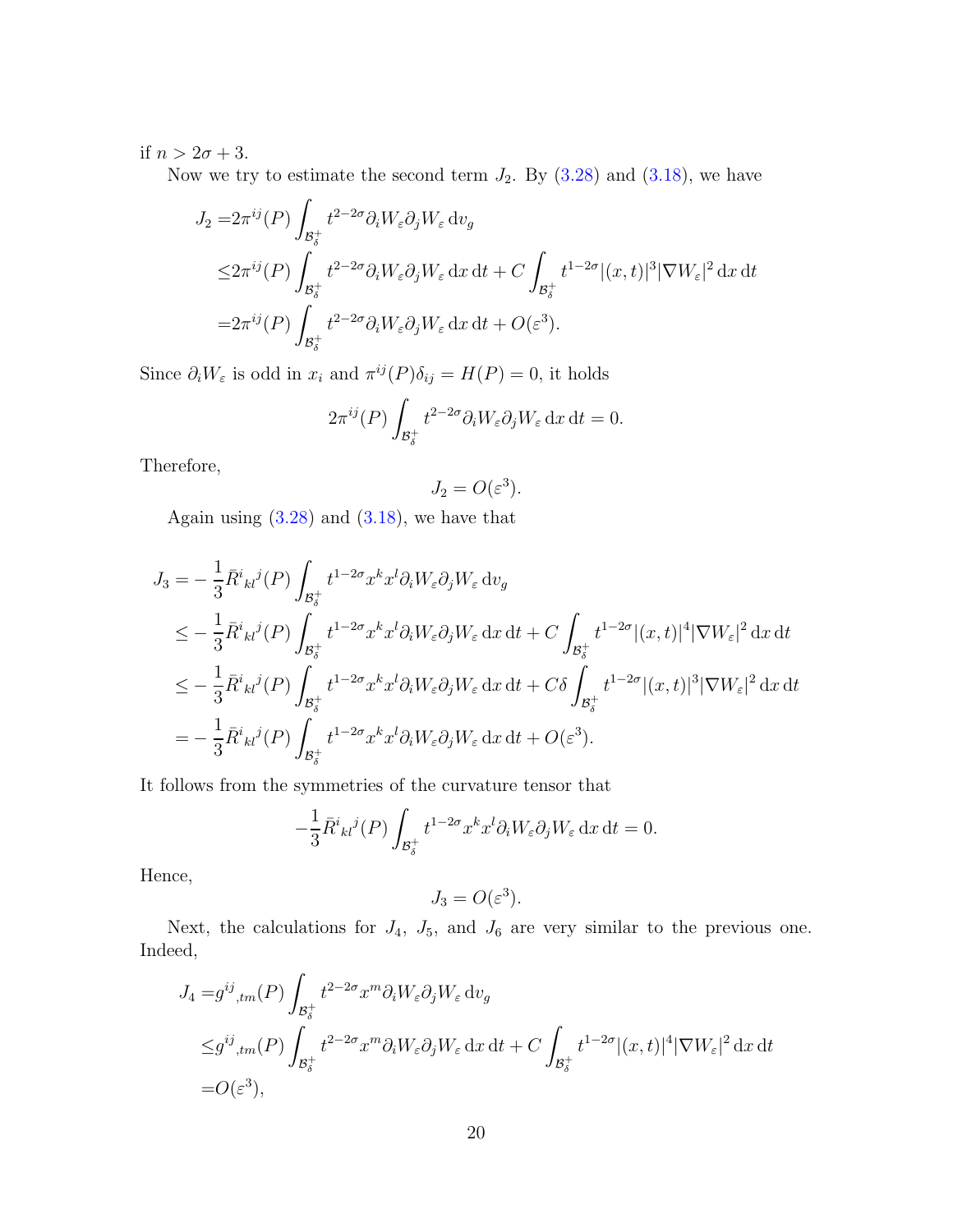$$
J_{5} = (3\pi^{im}(P)\pi_{m}{}^{j}(P) + R^{i}{}_{t}{}^{j}{}_{t}(P)) \int_{\mathcal{B}_{\delta}^{+}} t^{3-2\sigma} \partial_{i}W_{\varepsilon} \partial_{j}W_{\varepsilon} dv_{g}
$$
  
\n
$$
\leq (3\pi^{im}(P)\pi_{m}{}^{j}(P) + R^{i}{}_{t}{}^{j}{}_{t}(P)) \int_{\mathcal{B}_{\delta}^{+}} t^{3-2\sigma} \partial_{i}W_{\varepsilon} \partial_{j}W_{\varepsilon} dx dt
$$
  
\n
$$
+ C \int_{\mathcal{B}_{\delta}^{+}} t^{1-2\sigma}|(x,t)|^{4} |\nabla W_{\varepsilon}|^{2} dx dt
$$
  
\n
$$
= \frac{(3||\pi||^{2} + R_{tt})(P)}{n} \int_{\mathcal{B}_{\delta}^{+}} t^{3-2\sigma} |\nabla_{x}W_{\varepsilon}|^{2} dx dt + O(\varepsilon^{3})
$$
  
\n
$$
= \frac{(3||\pi||^{2} + R_{tt})(P)}{n} \varepsilon^{2} \int_{\mathcal{B}_{\delta/\varepsilon}^{+}} t^{3-2\sigma} |\nabla_{x}W_{1}|^{2} dx dt + O(\varepsilon^{3}),
$$

and

$$
J_6 = \int_{\mathcal{B}_\delta^+} t^{1-2\sigma} O(|(x,t)|^3) |\nabla_x W_\varepsilon|^2 dv_g = O(\varepsilon^3).
$$

By the above estimates and  $(3.20)$ , we obtain

$$
I_{1} = J_{1} + J_{2} + J_{3} + J_{4} + J_{5} + J_{6}
$$
  
\n
$$
\leq \kappa_{\sigma}^{\frac{n-2\sigma}{2\sigma}} S(n, \sigma)^{-\frac{n}{2\sigma}} - \frac{1}{2} (\|\pi\|^{2} + R_{tt})(P) \varepsilon^{2} \int_{\mathcal{B}^{+}_{\delta/\varepsilon}} t^{3-2\sigma} |\nabla W_{1}|^{2} dx dt
$$
  
\n
$$
- \frac{1}{6n} \bar{R}(P) \varepsilon^{2} \int_{\mathcal{B}^{+}_{\delta/\varepsilon}} t^{1-2\sigma} |x|^{2} |\nabla W_{1}|^{2} dx dt
$$
  
\n
$$
+ \frac{(3\|\pi\|^{2} + R_{tt})(P)}{n} \varepsilon^{2} \int_{\mathcal{B}^{+}_{\delta/\varepsilon}} t^{3-2\sigma} |\nabla_{x} W_{1}|^{2} dx dt + O(\varepsilon^{3}).
$$

It follows from Lemma [A.2](#page-23-1) that

<span id="page-20-0"></span>
$$
I_{1} \leq \kappa_{\sigma}^{\frac{n-2\sigma}{2\sigma}} S(n,\sigma)^{-\frac{n}{2\sigma}} - \frac{1}{2} (\|\pi\|^{2} + R_{tt})(P) \varepsilon^{2} (2(1-\sigma) A_{0} + o(1))
$$
  
\n
$$
- \frac{1}{6n} \bar{R}(P) \varepsilon^{2} \Big( \frac{n(n^{2} - 4n(1-\sigma) + 4(1-\sigma-\sigma^{2}))}{4\sigma(n-1)} A_{0} + o(1) \Big)
$$
  
\n
$$
+ \frac{(3\|\pi\|^{2} + R_{tt})(P)}{n} \varepsilon^{2} \Big( \frac{2(1-\sigma^{2})}{3} A_{0} + o(1) \Big) + O(\varepsilon^{3})
$$
  
\n
$$
= \kappa_{\sigma}^{\frac{n-2\sigma}{2\sigma}} S(n,\sigma)^{-\frac{n}{2\sigma}} - \frac{n^{2} - 4n(1-\sigma) + 4(1-\sigma-\sigma^{2})}{24\sigma(n-1)} \bar{R}(P) A_{0} \varepsilon^{2}
$$
  
\n
$$
- \frac{(1-\sigma)(n-2-2\sigma)}{n} \|\pi\|^{2}(P) A_{0} \varepsilon^{2}
$$
  
\n
$$
- \frac{(1-\sigma)(3n-2-2\sigma)}{3n} R_{tt}(P) A_{0} \varepsilon^{2} + o(\varepsilon^{2}).
$$
\n(3.29)

**Step 2:** Computation of  $I_2$ .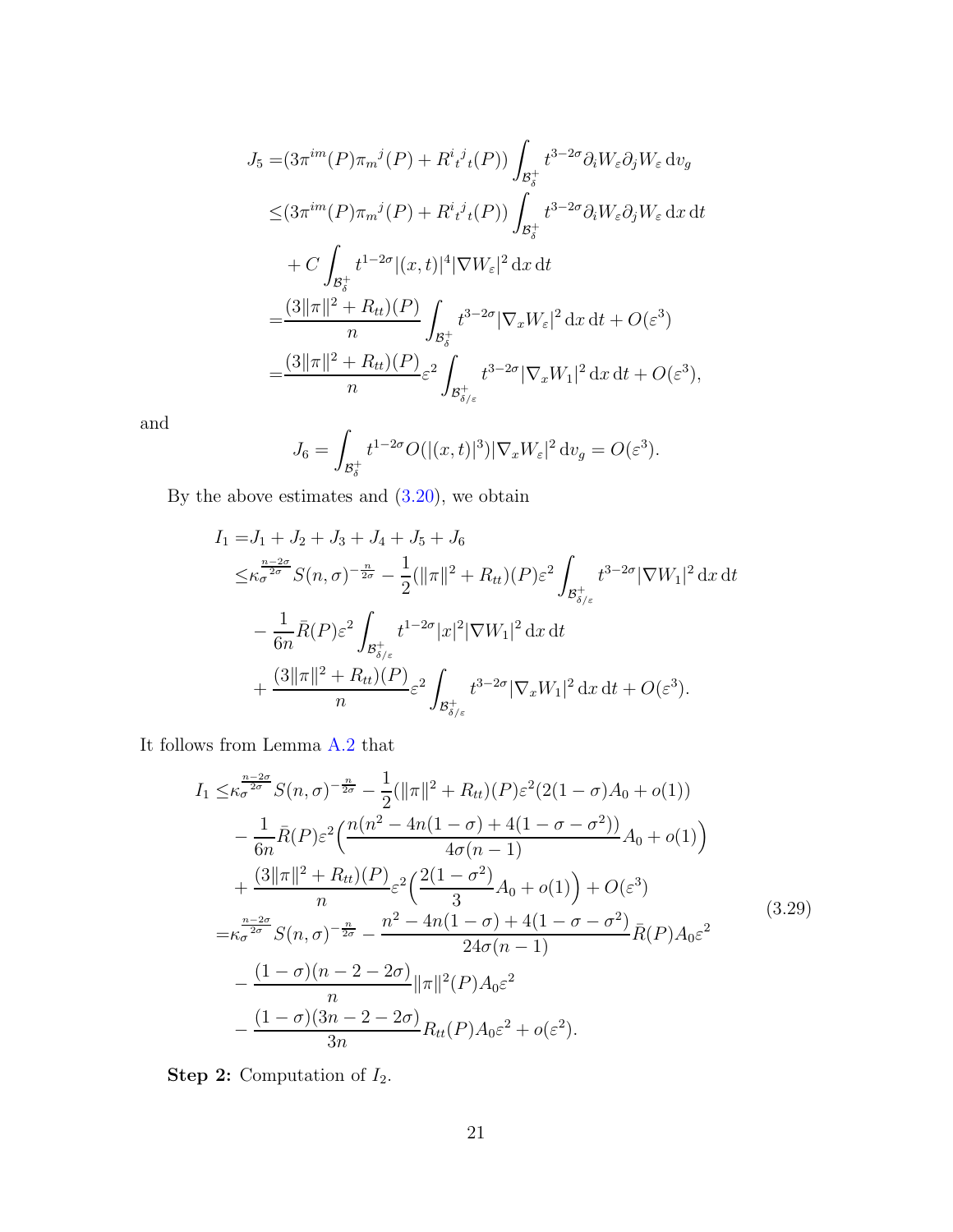By Lemma [A.1,](#page-23-0) we have

$$
\Big(\frac{\delta}{\varepsilon}\Big)^3 \int_{\mathcal{B}^+_{2\delta/\varepsilon}\backslash \mathcal{B}^+_{\delta/\varepsilon}} t^{1-2\sigma} |\nabla W_1|^2 \,\mathrm{d} x \,\mathrm{d} t \le \int_{\mathcal{B}^+_{2\delta/\varepsilon}\backslash \mathcal{B}^+_{\delta/\varepsilon}} t^{1-2\sigma} |(x,t)|^3 |\nabla W_1|^2 \,\mathrm{d} x \,\mathrm{d} t < \infty
$$

if  $n > 2\sigma + 3$ . Therefore,

<span id="page-21-0"></span>
$$
\int_{\mathcal{B}_{2\delta}^+\backslash\mathcal{B}_{\delta}^+} t^{1-2\sigma} |\nabla W_{\varepsilon}|^2 \, \mathrm{d}x \, \mathrm{d}t = \int_{\mathcal{B}_{2\delta/\varepsilon}^+\backslash\mathcal{B}_{\delta/\varepsilon}^+} t^{1-2\sigma} |\nabla W_1|^2 \, \mathrm{d}x \, \mathrm{d}t = O(\varepsilon^3). \tag{3.30}
$$

In view of  $(3.24)$ ,  $(3.25)$ , and  $(3.30)$ , we obtain

$$
I_2 = \int_{\mathcal{B}_{2\delta}^+\setminus\mathcal{B}_{\delta}^+} t^{1-2\sigma} |\nabla_g \phi_{\varepsilon}|^2 dv_g = o(\varepsilon^2).
$$

Step 3: Conclusion.

Using  $(3.20)$  and Lemma [A.2,](#page-23-1) we have

$$
\kappa_{\sigma}^{\frac{n-2\sigma}{2\sigma}} S(n,\sigma)^{-\frac{n}{2\sigma}} = \int_{\mathbb{R}^{n+1}_+} t^{1-2\sigma} |\nabla W_1|^2 \, \mathrm{d}x \, \mathrm{d}t = \frac{(n-2)(n-2+2\sigma)(n-2-2\sigma)}{4\sigma(n-1)} A_0,
$$

i.e.,

<span id="page-21-1"></span>
$$
A_0 = \frac{4\sigma(n-1)}{(n-2)(n-2+2\sigma)(n-2-2\sigma)} \kappa_{\sigma}^{\frac{n-2\sigma}{2\sigma}} S(n,\sigma)^{-\frac{n}{2\sigma}}.
$$
 (3.31)

Inserting  $(3.31)$  into  $(3.29)$ , we obtain

$$
I_{1} \leq \kappa_{\sigma}^{\frac{n-2\sigma}{2\sigma}} S(n,\sigma)^{-\frac{n}{2\sigma}} - \frac{n^{2} - 4n(1-\sigma) + 4(1-\sigma-\sigma^{2})}{24\sigma(n-1)} \bar{R}(P) A_{0} \varepsilon^{2}
$$
  

$$
- \frac{(1-\sigma)(n-2-2\sigma)}{n} ||\pi||^{2}(P) A_{0} \varepsilon^{2}
$$
  

$$
- \frac{(1-\sigma)(3n-2-2\sigma)}{3n} R_{tt}(P) A_{0} \varepsilon^{2} + o(\varepsilon^{2})
$$
  

$$
= \kappa_{\sigma}^{\frac{n-2\sigma}{2\sigma}} S(n,\sigma)^{-\frac{n}{2\sigma}} \Big( 1 - \frac{n^{2} - 4n(1-\sigma) + 4(1-\sigma-\sigma^{2})}{6(n-2)(n-2+2\sigma)(n-2-2\sigma)} \bar{R}(P) \varepsilon^{2}
$$
  

$$
- \frac{4\sigma(1-\sigma)(n-1)}{n(n-2)(n-2+2\sigma)} ||\pi||^{2}(P) \varepsilon^{2}
$$
  

$$
- \frac{4\sigma(1-\sigma)(n-1)(3n-2-2\sigma)}{3n(n-2)(n-2+2\sigma)(n-2-2\sigma)} R_{tt}(P) \varepsilon^{2} + o(\varepsilon^{2}).
$$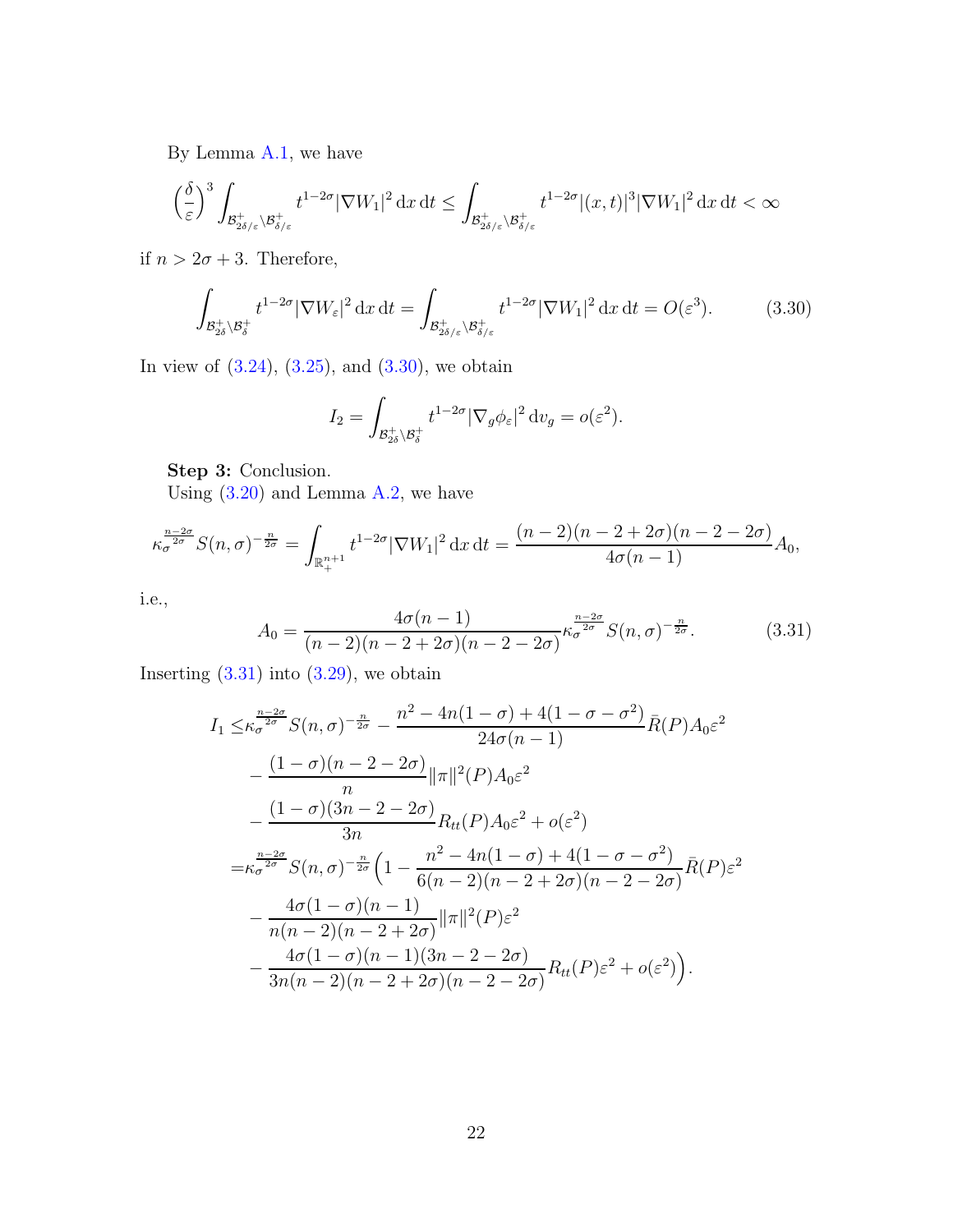Therefore,

$$
\int_{M} \rho^{1-2\sigma} |\nabla_{g} \phi_{\varepsilon}|^{2} dv_{g}
$$
\n
$$
\leq \kappa_{\sigma}^{\frac{n-2\sigma}{2\sigma}} S(n,\sigma)^{-\frac{n}{2\sigma}} \Big( 1 - \frac{n^{2} - 4n(1-\sigma) + 4(1-\sigma-\sigma^{2})}{6(n-2)(n-2+2\sigma)(n-2-2\sigma)} \bar{R}(P) \varepsilon^{2}
$$
\n
$$
- \frac{4\sigma(1-\sigma)(n-1)}{n(n-2)(n-2+2\sigma)} ||\pi||^{2}(P) \varepsilon^{2}
$$
\n
$$
- \frac{4\sigma(1-\sigma)(n-1)(3n-2-2\sigma)}{3n(n-2)(n-2+2\sigma)(n-2-2\sigma)} R_{tt}(P) \varepsilon^{2} + o(\varepsilon^{2}) \Big)
$$
\n
$$
= : \kappa_{\sigma}^{\frac{n-2\sigma}{2\sigma}} S(n,\sigma)^{-\frac{n}{2\sigma}} (1 + K_{1} \bar{R}(P) \varepsilon^{2} + K_{2} ||\pi||^{2}(P) \varepsilon^{2} + K_{3} R_{tt}(P) \varepsilon^{2} + o(\varepsilon^{2})),
$$

where

$$
K_1 = -\frac{n^2 - 4n(1 - \sigma) + 4(1 - \sigma - \sigma^2)}{6(n - 2)(n - 2 + 2\sigma)(n - 2 - 2\sigma)},
$$
  
\n
$$
K_2 = -\frac{4\sigma(1 - \sigma)(n - 1)}{n(n - 2)(n - 2 + 2\sigma)},
$$
  
\n
$$
K_3 = -\frac{4\sigma(1 - \sigma)(n - 1)(3n - 2 - 2\sigma)}{3n(n - 2)(n - 2 + 2\sigma)(n - 2 - 2\sigma)}.
$$

Note that  $(3.16)$  is always true, hence

$$
\frac{\int_M \rho^{1-2\sigma} |\nabla_g \phi_\varepsilon|^2 dv_g}{(\int_{\partial M} |\phi_\varepsilon|^p ds_g)^{2/p}} \n= S(n, \sigma)^{-1} (1 + \bar{K}_1 \bar{R}(P) \varepsilon^2 + K_2 ||\pi||^2 (P) \varepsilon^2 + K_3 R_{tt}(P) \varepsilon^2 + o(\varepsilon^2)),
$$

where

$$
\bar{K}_1 = K_1 + \frac{n - 2\sigma}{6n(n - 2)} \n= -\frac{\sigma(3n^2 - 6n - 4\sigma^2 + 4)}{3n(n - 2)(n - 2 + 2\sigma)(n - 2 - 2\sigma)}.
$$

By direct calculations,

$$
\bar{K}_1 \bar{R}(P) + K_2 \|\pi\|^2(P) + K_3 R_{tt}(P) < 0
$$

is equivalent to

$$
\frac{3n^2 - 6n - 4\sigma^2 + 4}{12(1 - \sigma)(n - 1)(n - 2 - 2\sigma)}\bar{R}(P) + ||\pi||^2(P) + \frac{3n - 2 - 2\sigma}{3n - 6 - 6\sigma}R_{tt}(P) > 0.
$$

Under the hypothesis of this case, we obtain

$$
\frac{\int_{M}\rho^{1-2\sigma}|\nabla_{g}\phi_{\varepsilon}|^{2}\,\mathrm{d}v_{g}}{(\int_{\partial M}|\phi_{\varepsilon}|^{p}\,\mathrm{d}s_{g})^{2/p}}
$$

for  $\varepsilon$  small enough. By Proposition [2.3,](#page-4-2) this finishes the proof of Theorem [1.1.](#page-2-1)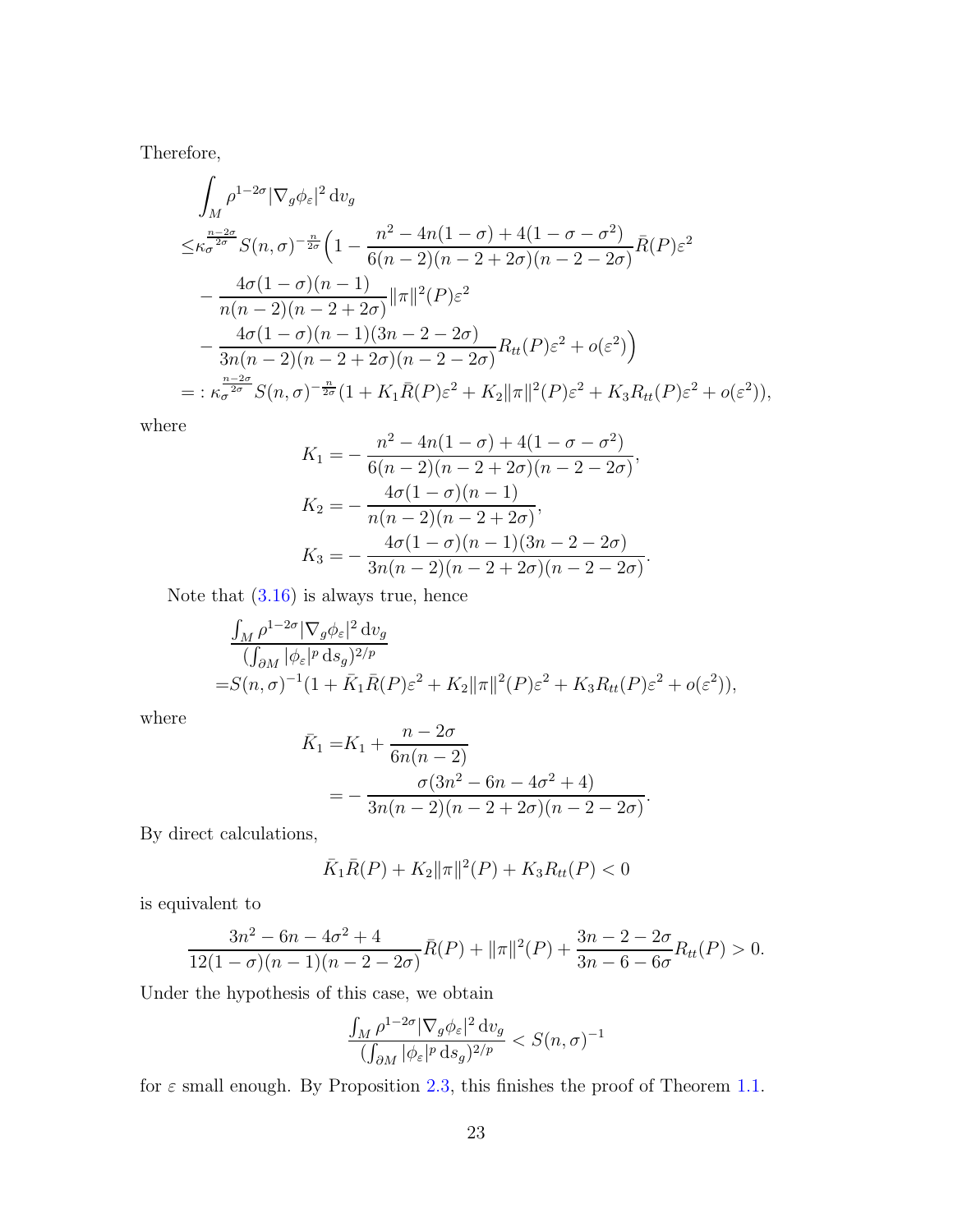## A Appendix

In this appendix, we will provide some lemmas used in the previous sections.

<span id="page-23-0"></span>**Lemma A.1.** Let  $\sigma \in (0, 1)$ ,  $n > 2\sigma$ , and  $W_{\varepsilon} = W_{\varepsilon, 0}$  is defined in [\(3.2\)](#page-10-3). Then there *holds*

$$
(1) \ W_{\varepsilon}(x,t) = O(\varepsilon^{(n-2\sigma)/2}(\varepsilon^2 + |(x,t)|^2)^{-(n-2\sigma)/2}),
$$
  
\n
$$
(2) \ \nabla_x W_{\varepsilon}(x,t) = O(\varepsilon^{(n-2\sigma)/2}(\varepsilon^2 + |(x,t)|^2)^{-(n-2\sigma+1)/2}),
$$
  
\n
$$
(3) \ \partial_t W_{\varepsilon}(x,t) = O(\varepsilon^{(n-2\sigma)/2}t^{2\sigma-1}(\varepsilon^2 + |(x,t)|^2)^{-n/2}).
$$

*Proof.* The proof can be found in [\[24,](#page-27-10) Corollary 3.2], see also [\[25,](#page-27-11) Lemma A.1].  $\Box$ 

<span id="page-23-1"></span>**Lemma A.2.** Let  $\sigma \in (0,1)$ ,  $n > 2\sigma + 2$ , and  $W_1 = W_{1,0}$  is defined in [\(3.2\)](#page-10-3). Then *there holds*

<span id="page-23-2"></span>
$$
\int_{\mathbb{R}_{+}^{n+1}} t^{1-2\sigma} |x|^2 |\nabla W_1|^2 \, dx \, dt = \frac{n(n^2 - 4n(1-\sigma) + 4(1-\sigma-\sigma^2))}{4\sigma(n-1)} A_0, \qquad (A.1)
$$
\n
$$
\int_{\mathbb{R}_{+}^{n+1}} t^{1-2\sigma} |\nabla W_1|^2 \, dx \, dt = \frac{(n-2)(n-2+2\sigma)(n-2-2\sigma)}{4\sigma(n-1)} A_0,
$$
\n
$$
\int_{\mathbb{R}_{+}^{n+1}} t^{3-2\sigma} |\nabla_x W_1|^2 \, dx \, dt = \frac{2(1-\sigma^2)}{3} A_0,
$$
\n
$$
\int_{\mathbb{R}_{+}^{n+1}} t^{3-2\sigma} |\nabla W_1|^2 \, dx \, dt = 2(1-\sigma) A_0,
$$
\n(A.1)

*where*

$$
A_0 = \int_{\mathbb{R}^{n+1}_+} t^{1-2\sigma} W_1^2 \, \mathrm{d}x \, \mathrm{d}t < \infty.
$$

*Proof.* We only prove  $(A.1)$ , the others are similar. The idea of the proof is using the Plancherel theorem and an explicit formula of the Fourier transform of  $W_1(x, t)$  in x, which is motivated from  $[10]$ , as well as  $[2, 11, 18, 19]$  $[2, 11, 18, 19]$  $[2, 11, 18, 19]$  $[2, 11, 18, 19]$  $[2, 11, 18, 19]$  $[2, 11, 18, 19]$ .

Firstly, by the Plancherel theorem, we obtain

$$
\int_{\mathbb{R}^n} |x|^2 |\nabla_x W_1(x,t)|^2 dx = \sum_{i=1}^n ||| \cdot |\partial_i W_1(\cdot,t)||^2_{L^2(\mathbb{R}^n)}
$$
  
= 
$$
\sum_{i=1}^n \int_{\mathbb{R}^n} \xi_i \widehat{W}_1(|\xi|,t) \cdot (-\Delta)_{\xi} (\xi_i \widehat{W}_1(|\xi|,t)) d\xi,
$$

where  $\widehat{W}_1(\xi, t)$  is the Fourier transform of  $W_1(x, t)$  with respect to the variable  $x \in \mathbb{R}^n$ . It follows from [\[9\]](#page-26-14) and [\[11\]](#page-26-10) that

$$
\widehat{W}_1(\xi, t) = \hat{w}_1(\xi)\varphi(|\xi|t) \quad \text{ for all } \xi \in \mathbb{R}^n \text{ and } t > 0,
$$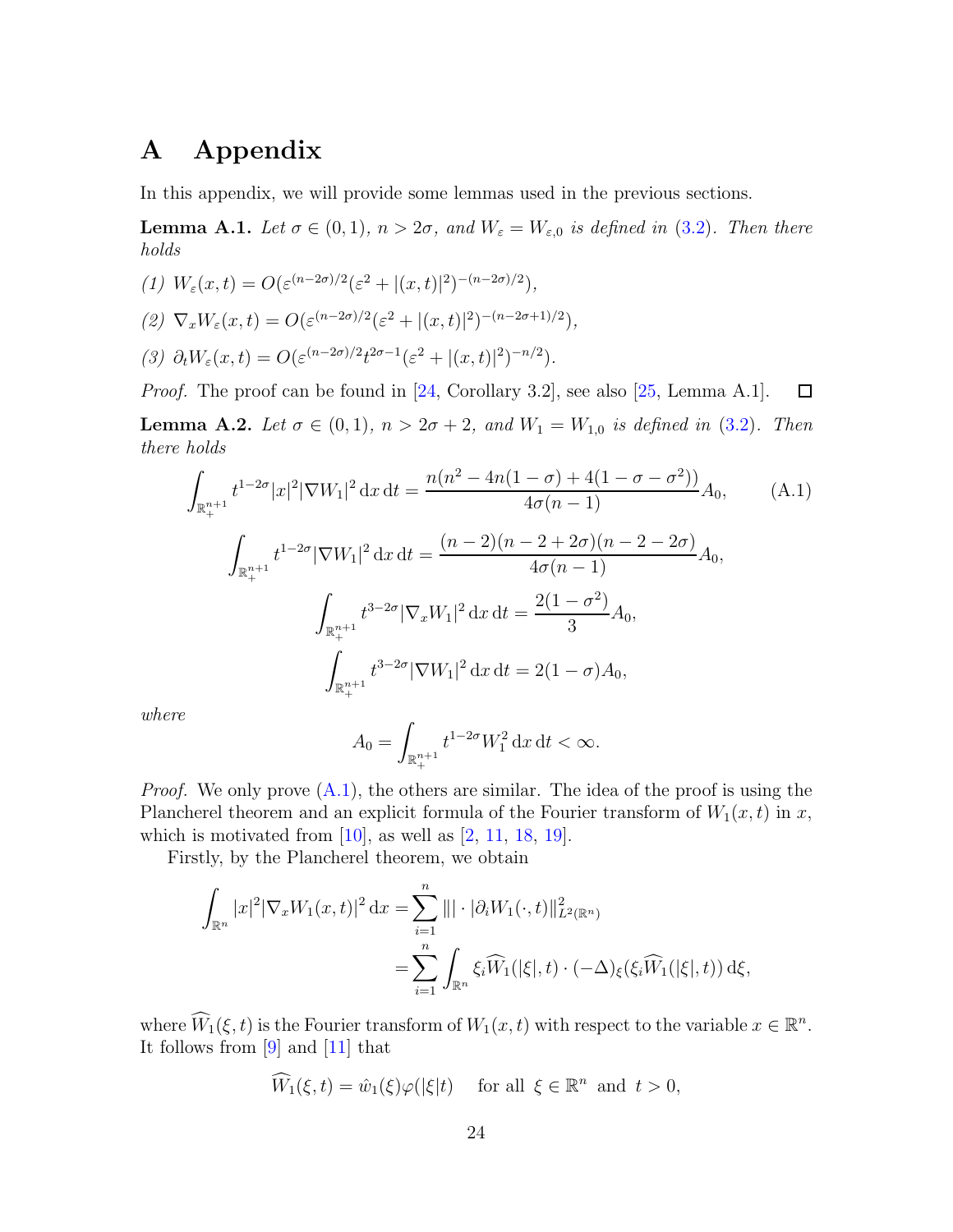where  $\hat{w}_1(r),$   $r=|\xi|$  satisfies

<span id="page-24-0"></span>
$$
\hat{w}_1''(r) + \frac{1+2\sigma}{r}\hat{w}_1'(r) - \hat{w}_1(r) = 0,
$$
\n(A.2)

and  $\varphi(s)$  satisfies

<span id="page-24-1"></span>
$$
\varphi''(s) + \frac{1 - 2\sigma}{s}\varphi'(s) - \varphi(s) = 0.
$$
\n(A.3)

By some tedious calculations and the relation

$$
(-\Delta_{\xi})(\xi_i\widehat{W}_1) = -2\partial_i\widehat{W}_1 - \xi_i\Delta_{\xi}\widehat{W}_1
$$

and

$$
\Delta_{\xi}\widehat{W}_1 = \widehat{W}_1'' + (n-1)r^{-1}\widehat{W}_1',
$$

where ' represents the differentiation with respect to the radial variable  $|\xi|$ , it holds that

$$
\int_{\mathbb{R}_{+}^{n+1}} t^{1-2\sigma} |x|^2 |\nabla_x W_1|^2 \, dx \, dt
$$
\n
$$
= -(n-2\sigma)\omega_{n-1} \int_0^\infty \int_0^\infty t^{1-2\sigma} \hat{w}_1(r) \varphi^2(rt) \hat{w}_1'(r) r^n \, dr \, dt
$$
\n
$$
- (n+2\sigma)\omega_{n-1} \int_0^\infty \int_0^\infty t^{2-2\sigma} \hat{w}_1^2(r) \varphi(rt) \varphi'(rt) r^n \, dr \, dt
$$
\n
$$
- \omega_{n-1} \int_0^\infty \int_0^\infty t^{1-2\sigma} (1+t^2) \hat{w}_1^2(r) \varphi^2(rt) r^{n+1} \, dr \, dt
$$
\n
$$
- 2\omega_{n-1} \int_0^\infty \int_0^\infty t^{2-2\sigma} \hat{w}_1(r) \varphi(rt) \hat{w}_1'(r) \varphi'(rt) r^{n+1} \, dr \, dt
$$
\n
$$
= -(n-2\sigma)\omega_{n-1} \Big( \int_0^\infty r^{n-2+2\sigma} \hat{w}_1(r) \hat{w}_1'(r) \, dr \Big) \Big( \int_0^\infty s^{1-2\sigma} \varphi^2(s) \, ds \Big)
$$
\n
$$
- (n+2\sigma)\omega_{n-1} \Big( \int_0^\infty r^{n-3+2\sigma} \hat{w}_1^2(r) \, dr \Big) \Big( \int_0^\infty s^{2-2\sigma} \varphi(s) \varphi'(s) \, ds \Big)
$$
\n
$$
- \omega_{n-1} \Big( \int_0^\infty r^{n-1+2\sigma} \hat{w}_1^2(r) \, dr \Big) \Big( \int_0^\infty s^{1-2\sigma} \varphi^2(s) \, ds \Big)
$$
\n
$$
- \omega_{n-1} \Big( \int_0^\infty r^{n-3+2\sigma} \hat{w}_1^2(r) \, dr \Big) \Big( \int_0^\infty s^{3-2\sigma} \varphi^2(s) \, ds \Big)
$$
\n
$$
- 2\omega_{n-1} \Big( \int_0^\infty r^{n-2+2\sigma} \hat{w}_1(r
$$

Using [\[19,](#page-27-8) Lemma B.2], we have

<span id="page-24-2"></span>
$$
\int_{\mathbb{R}^{n+1}_+} t^{1-2\sigma} |x|^2 |\nabla_x W_1|^2 \, \mathrm{d}x \, \mathrm{d}t \n= \frac{(n+2)(3n^2 - 6n - 4\sigma^2 + 4)}{8(n-1)(1-\sigma^2)} \omega_{n-1} \Big( \int_0^\infty r^{n-3+2\sigma} \hat{w}_1^2(r) \, \mathrm{d}r \Big) \Big( \int_0^\infty s^{3-2\sigma} \varphi^2(s) \, \mathrm{d}s \Big).
$$
\n(A.4)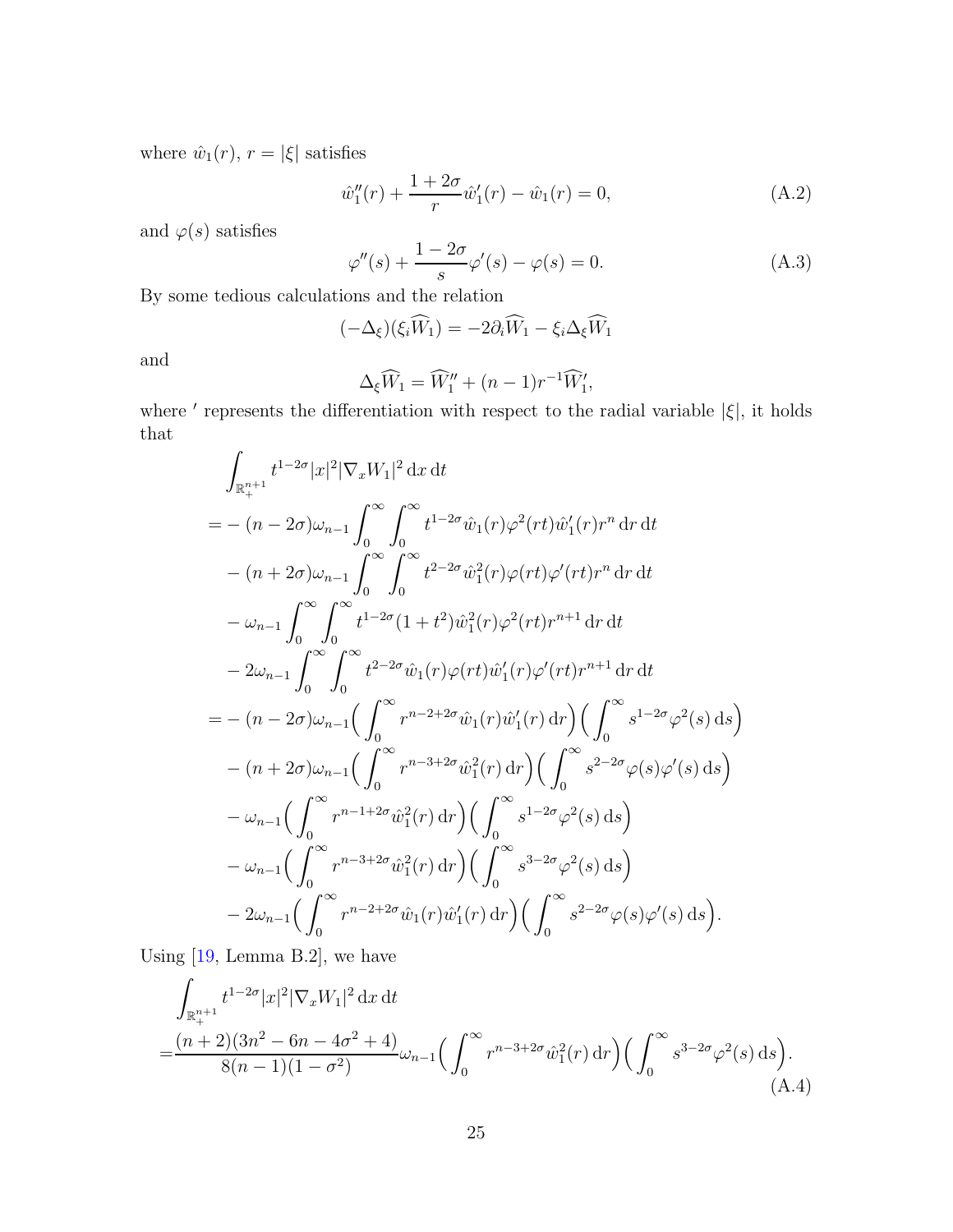Next, we will calculate  $\int_{\mathbb{R}^n} |x|^2 |\partial_t W_1(x,t)|^2 dx$ . By the Plancherel theorem,

$$
\int_{\mathbb{R}^n} |x|^2 |\partial_t W_1(x,t)|^2 dx = ||| \cdot |\partial_t W_1(\cdot,t)||^2_{L^2(\mathbb{R}^n)}
$$
  
= 
$$
\int_{\mathbb{R}^n} |\xi| \hat{w}_1(\xi) \varphi'(|\xi|t) \cdot (-\Delta)_{\xi} (|\xi| \hat{w}_1(\xi) \varphi'(|\xi|t)) d\xi.
$$

Then employing  $(A.2)$  and  $(A.3)$ , we obtain

$$
\Delta_{\xi}(|\xi|\hat{w}_{1}(\xi)\varphi'(|\xi|t))
$$
\n
$$
= (r\hat{w}_{1}(r)\varphi'(rt))'' + \frac{n-1}{r}(r\hat{w}_{1}(r)\varphi'(rt))'
$$
\n
$$
= (n-2+2\sigma)\hat{w}'_{1}(r)\varphi'(rt) + 2rt\hat{w}'_{1}(r)\varphi(rt)
$$
\n
$$
+ \left(\frac{2\sigma(n-2+2\sigma)}{r} + r(1+t^{2})\right)\hat{w}_{1}(r)\varphi'(rt) + (n+2\sigma)t\hat{w}_{1}(r)\varphi(rt).
$$

Therefore, using [\[19,](#page-27-8) Lemma B.2],

<span id="page-25-0"></span>
$$
\int_{\mathbb{R}_{+}^{n+1}} t^{1-2\sigma} |x|^2 |\partial_t W_1|^2 \, dx \, dt
$$
\n
$$
= -(n-2+2\sigma)\omega_{n-1} \Big( \int_0^{\infty} r^{n-2+2\sigma} \hat{w}_1(r) \hat{w}_1'(r) \, dr \Big) \Big( \int_0^{\infty} s^{1-2\sigma} \varphi'^2(s) \, ds \Big)
$$
\n
$$
-2\omega_{n-1} \Big( \int_0^{\infty} r^{n-2+2\sigma} \hat{w}_1(r) \hat{w}_1'(r) \, dr \Big) \Big( \int_0^{\infty} s^{2-2\sigma} \varphi(s) \varphi'(s) \, ds \Big)
$$
\n
$$
-2\sigma(n-2+2\sigma)\omega_{n-1} \Big( \int_0^{\infty} r^{n-3+2\sigma} \hat{w}_1^2(r) \, dr \Big) \Big( \int_0^{\infty} s^{1-2\sigma} \varphi'^2(s) \, ds \Big)
$$
\n
$$
-\omega_{n-1} \Big( \int_0^{\infty} r^{n-1+2\sigma} \hat{w}_1^2(r) \, dr \Big) \Big( \int_0^{\infty} s^{1-2\sigma} \varphi'^2(s) \, ds \Big)
$$
\n
$$
-\omega_{n-1} \Big( \int_0^{\infty} r^{n-3+2\sigma} \hat{w}_1^2(r) \, dr \Big) \Big( \int_0^{\infty} s^{3-2\sigma} \varphi'^2(s) \, ds \Big)
$$
\n
$$
-(n+2\sigma)\omega_{n-1} \Big( \int_0^{\infty} r^{n-3+2\sigma} \hat{w}_1^2(r) \, dr \Big) \Big( \int_0^{\infty} s^{2-2\sigma} \varphi(s) \varphi'(s) \, ds \Big)
$$
\n
$$
= \frac{3n^3 - 12n^2 - 4n\sigma^2 + 8n\sigma + 12n - 8\sigma^2 - 8\sigma}{8\sigma(1+\sigma)(n-1)} \omega_{n-1} \Big( \int_0^{\infty} r^{n-3+2\sigma} \hat{w}_1^2(r) \, dr \Big) \times
$$
\n
$$
\Big( \int_0^{\infty} s^{3-2\sigma} \
$$

Similarly,

<span id="page-25-1"></span>
$$
A_0 = \int_{\mathbb{R}^{n+1}_+} t^{1-2\sigma} W_1^2 \, \mathrm{d}x \, \mathrm{d}t
$$
  
= 
$$
\frac{3}{2(1-\sigma^2)} \omega_{n-1} \Big( \int_0^\infty r^{n-3+2\sigma} \hat{w}_1^2(r) \, \mathrm{d}r \Big) \Big( \int_0^\infty s^{3-2\sigma} \varphi^2(s) \, \mathrm{d}s \Big).
$$
 (A.6)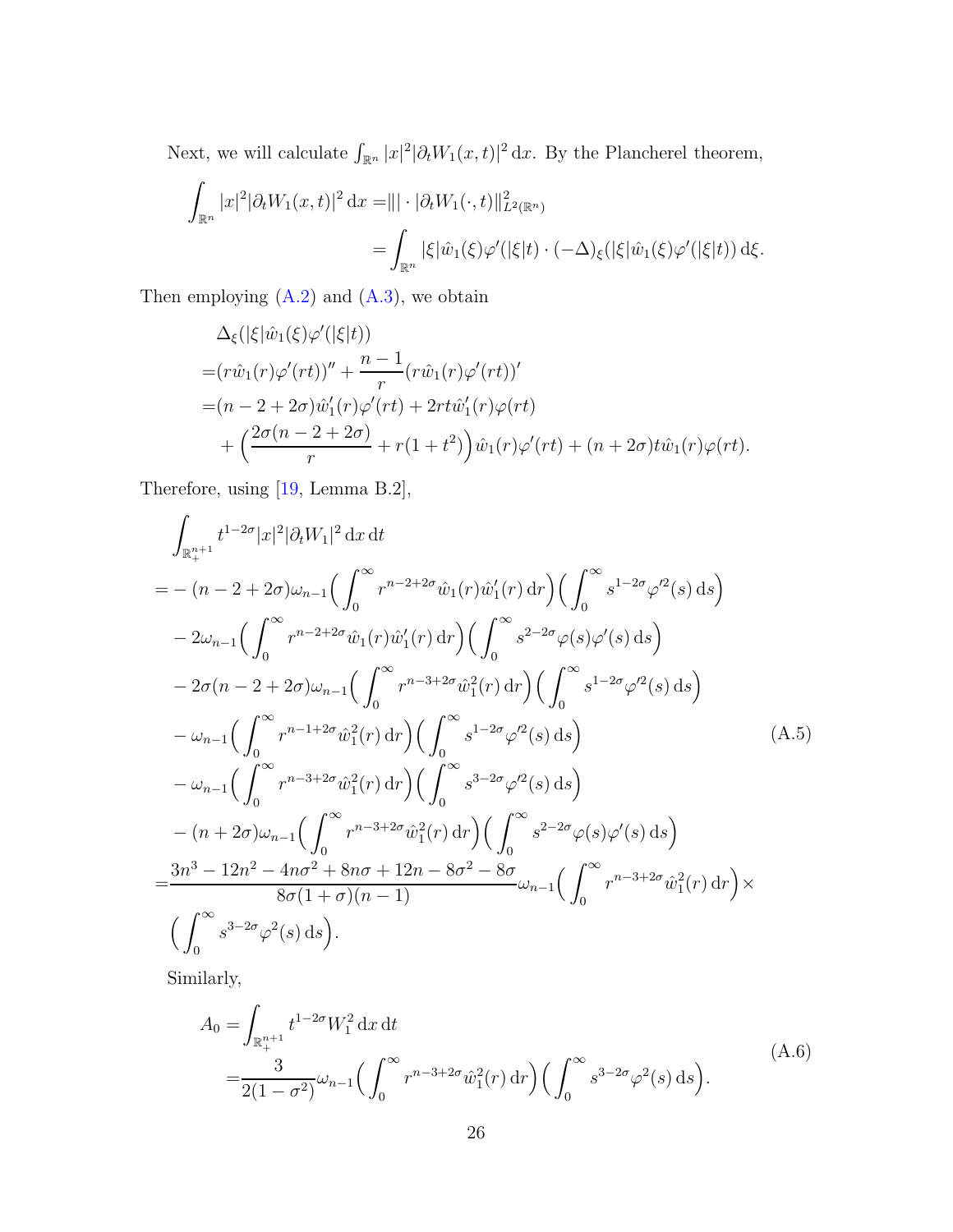Combining  $(A.4)$ ,  $(A.5)$  and  $(A.6)$  together, we see that,

$$
\int_{\mathbb{R}^{n+1}_+} t^{1-2\sigma} |x|^2 |\nabla W_1|^2 \, \mathrm{d}x \, \mathrm{d}t = \frac{n(n^2 - 4n(1-\sigma) + 4(1-\sigma-\sigma^2))}{4\sigma(n-1)} A_0.
$$

 $\Box$ 

This finishes the proof.

### <span id="page-26-1"></span>References

- <span id="page-26-13"></span>[1] W. Beckner, *Sharp Sobolev inequalities on the sphere and the Moser-Trudinger inequality*, Ann. of Math. (2) 138 (1993) 213–242.
- [2] W. Chen, S. Deng, S. Kim, *Clustered solutions to low-order perturbations of fractional Yamabe equations*, Calc. Var. Partial Differential Equations 56 (2017), Paper No. 160, 29 pp.
- <span id="page-26-11"></span><span id="page-26-6"></span>[3] P. Cherrier, *Problèmes de Neumann non linéaires sur les variétés riemanniennes*, J. Funct. Anal. 57 (1984) 154–206.
- <span id="page-26-5"></span>[4] A. Cotsiolis, N.K. Tavoularis, *Best constants for Sobolev inequalities for higher order fractional derivatives*, J. Math. Anal. Appl. 295 (2004) 225–236.
- <span id="page-26-3"></span>[5] O. Druet, E. Hebey, *Asymptotics for sharp Sobolev-Poincaré inequalities on compact Riemannian manifolds*, Adv. Differential Equations 7 (2002) 1409–1478.
- <span id="page-26-12"></span>[6] O. Druet, E. Hebey, M. Vaugon, *Sharp Sobolev inequalities with lower order remainder terms*, Trans. Amer. Math. Soc. 353 (2001) 269–289.
- [7] J.F. Escobar, *Conformal deformation of a Riemannian metric to a scalar flat metric with constant mean curvature on the boundary*, Ann. of Math. (2) 136 (1992) 1–50.
- <span id="page-26-0"></span>[8] J.F. Escobar, *Sharp constant in a Sobolev trace inequality*, Indiana Univ. Math. J. 37 (1988) 687–698.
- <span id="page-26-14"></span>[9] M.d.M. Gonz´alez, *Gamma convergence of an energy functional related to the fractional Laplacian*, Calc. Var. Partial Differential Equations 36 (2009) 173– 210.
- <span id="page-26-9"></span>[10] M.d.M. Gonz´alez, J. Qing, *Fractional conformal Laplacians and fractional Yamabe problems*, Anal. PDE 6 (2013) 1535–1576.
- <span id="page-26-10"></span>[11] M.d.M. Gonz´alez, M. Wang, *Further results on the fractional Yamabe problem: the umbilic case*, J. Geom. Anal. 28 (2018) 22–60.
- <span id="page-26-4"></span>[12] E. Hebey, *Sharp Sobolev-Poincaré inequalities on compact Riemannian manifolds*, Trans. Amer. Math. Soc. 354 (2002) 1193–1213.
- <span id="page-26-2"></span>[13] D. Holcman, E. Humbert, *A Poincaré-Sobolev type inequality on compact Riemannian manifolds with boundary*, Math. Z. 237 (2001) 669–695.
- <span id="page-26-7"></span>[14] T. Jin, Y.Y. Li, J. Xiong, *On a fractional Nirenberg problem, part I: blow up analysis and compactness of solutions*, J. Eur. Math. Soc. (JEMS) 16 (2014) 1111–1171.
- <span id="page-26-8"></span>[15] T. Jin, Y.Y. Li, J. Xiong, *On a fractional Nirenberg problem, Part II: Existence of solutions*, Int. Math. Res. Not. IMRN 2015 1555–1589.